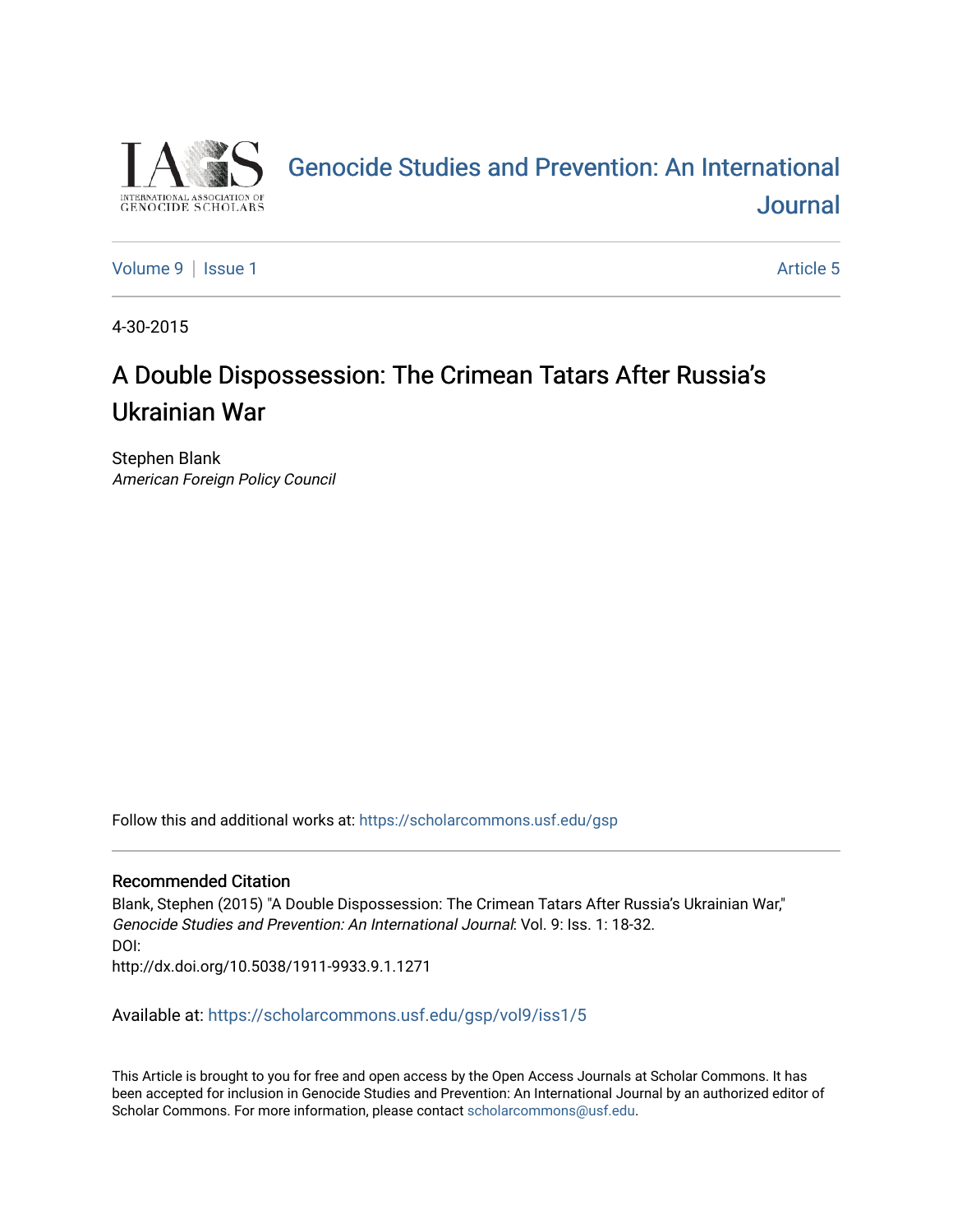### **A Double Dispossession: The Crimean Tatars After Russia's Ukrainian War**

**Stephen Blank** *American Foreign Policy Council Washington, D.C., USA*

*Abstract: Genocide and genocidal political processes have been used by the Russian state for decades—if not centuries—as a technique of self-colonial rule intended to eliminate "dissident" ethnic identities. Within this context, the historical fate of the Crimean Tatars is surely a unique one. Despite Soviet obstructions, the Crimean Tatars eventually returned to their homeland in Crimea after suffering forced deportations and genocide at the hands of the Soviet government. Now, 70 years after their deportation and genocide by Stalin, the Crimean Tatars are still fighting for justice. Defined as an autonomous group in their own land under the Ukrainian government, the Tatars found themselves in an even more precarious position when they were forcibly transplanted back into Putin's Russia after the 2014 Russian annexation of Crimea. In a Russian state that continues to resort to the deportation and the repression of "dissident" or otherwise politically suspect ethnic minorities, Crimean Tatars risk not only new repressions and injustices but a continuation of genocidal political and social repression.*

*Keywords: Crimean Tatars, Crimea, Russia, Ukraine, genocide, foreign policy, Ukrainian War*

*Norman Naimark, "Ethnic Cleansing and even genocide remain a dangerous possibility."1 Bertolt Brecht, "and the bitch that bore him is still in heat" –The Resistible Rise of Arturo Ui*

These two quotations highlight for us the ensuing drama of what can only be called the second or double dispossession of the Crimean Tatars. The Tatars' historical fate is surely a unique one. Having returned to their homeland in Crimea despite Soviet obstruction, and still fighting for justice, defined by autonomy on their own land under the new Ukrainian government 70 years after their deportation and genocide by Stalin, the Tatars have now found themselves forcibly transplanted back into Putin's Russia. As the two quotes above suggest, the forces that made for their first deportation and genocide after a century and a half of encroaching Russian dispossession after 1783 are still very alive. Indeed, those forces dominate today's Russia. Consequently the Crimean Tatars risk not only new repressions and injustices but also a second or double dispossession, as Naimark suggests above. And they are probably not alone in being at risk given the Russian state chauvinism and repression that characterize today's Russia.

This is not an excessively inflamed assessment. Neither is Naimark the only Western observer who warns that this outcome is again possible. Carol Weaver has also written that, "the Black Sea region is still an area where people are afraid of invasion, ethnic cleansing, and general oppression."2 The forces that made for the first dispossession, Russian autocracy, imperial mythology, greed, xenophobia against Muslims, and national security concerns are still quite alive in Putin's Russia. Indeed, they are currently thriving. A careful examination of contemporary Russian politics quickly reveals that the Putin regime has decisively opted to restore something akin to Nicholas I's "official nationality," an ideological formation that glorifies the Tsar (in this case Putin) and Russian autocracy, the dominant role of the Russian Orthodox Church and the glorification of the Russian nationality and culture, against what is supposed to be a decadent but also encroaching and hostile West.<sup>3</sup> Under that kind of regime no ethno-religious minority—especially one where Moscow has an acute consciousness of its previous guilt in the first genocide of 1944, and where the Tatar minority itself continues to assert its demands for historical (and economic) justice can be said to have favorable opportunities for asserting its consciousness and for redressing historical crimes. Indeed, much evidence already shows that the Tatars' demands for autonomynot separatism—are already being repressed along with their other human rights.<sup>4</sup> Thus they are already being subjected to systematic oppression and disenfranchisement, necessary though not sufficient stages on the road to ethnic cleansing and genocide.<sup>5</sup> And we have already seen that.<sup>6</sup> The evidence below shows that it is quite possible that they may not only not get their land back from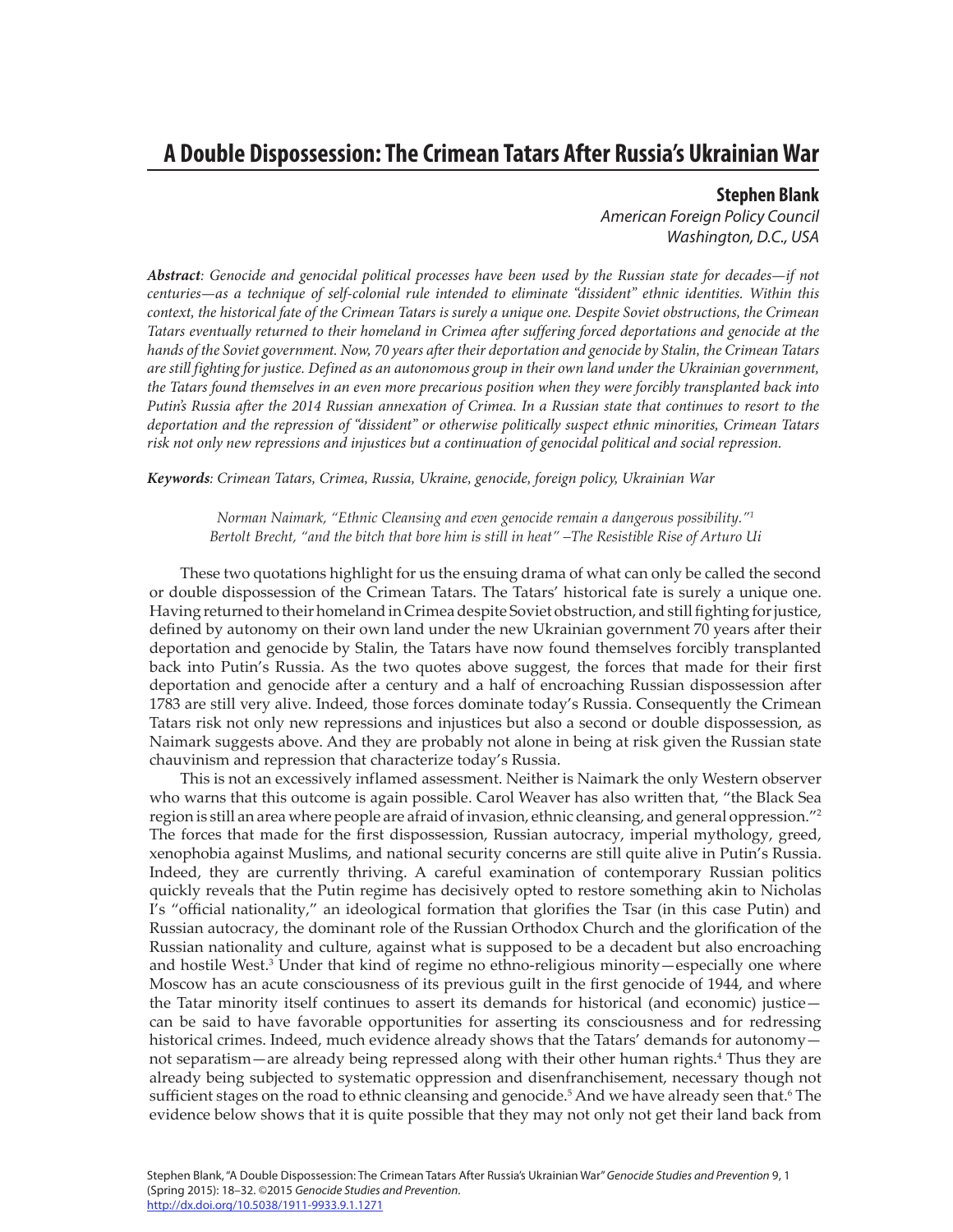Putin's Russia but even lose it again. At the same time, Russian history since the inception of the Russian state up to the present, suggests that deportation and worse still remain options available to the rulers of Russia.

#### **Dispossession, Genocide, and Russian Statecraft**

Indeed, throughout Russian history deportation has been a "constant operating factor" in Russian statecraft, beginning with Ivan III's takeover of Novgorod in 1478 after which he promptly deported the entire population. Since then, mass deportations have remained part of Russia's "instrumentarium" of approaches to ethnic or other minorities deemed insufficiently loyal. Scholars such as Norman Naimark have demonstrated clearly that ethnic cleansing—indeed, genocide has been used as a instrument for consolidating power in the Russian state, through the Tsarist regimes, through Stalin's time, and to the present.<sup>7</sup> These examples throughout Russia's history reveal similarities in tactics and strategies with later practices, such as mass deportations to Siberia, or into serfdom, or in the case of the Circassians to Turkey in 1863, up through Stalin's genocidal campaigns to the recent Chechen war and beyond.<sup>8</sup>

As the nineteenth century ended and the twentieth century began, the Russian state continued to use mass deportations—which were always accompanied by mass death—as a way of consolidating power in the Russian empire. This process has been termed "self colonialism" by many observers, and created a situation where the ethnic identity of national minorities was interpreted as a form of dissent and a political impediment against state power. This violent repression and removal of national minorities in the Tsarist, and later the Soviet state, was the historical and political context that gave rise to the concept of genocide.<sup>9</sup> Raphael Lemkin, who was born in Imperial Russia and an expert on Soviet criminal law, coined the word genocide between 1942 and 1943, but he developed much of the theoretical concept of genocide during his work with the League of Nations in the 1930s when he attempted to outlaw state terror that was intended to destroy national minorities physically and culturally and remove them from a given society.<sup>10</sup> As Terry Martin has found, "between 1935 and 1938, at least nine Soviet nationalities— Poles, Germans, Finns, Estonians, Latvians, Koreans, Chinese, Kurds, Iranians—were all subjected to ethnic cleansing."11 Indeed, he found that territorial resettlement of suspect socio- political groups began in the 1920s and was then based on Marxist-Leninist categories of social class only to mutate in the 1930s to a form of what amounted to ethnic cleansing.<sup>12</sup> Furthermore, Martin also commented that, "therefore, as with most cases of ethnic cleansing, the Soviet practice included substantial levels of intentional murder."<sup>13</sup>

Lemkin defined genocide as "a coordinated plan … aiming at the destruction of essential foundations of the life of national groups, with the aim of annihilating the groups themselves." Lemkin explicitly referred to genocide as a form of colonial practice with two phases: "One, the destruction of the national pattern of the oppressed group; the other, the imposition of the national pattern of the oppressor."14 While common definitions of genocide are often very different, this definition of genocide is useful for understanding the long-standing logic of Russian statecraft and the current situation of the Tatar people. Scholars who use Lemkin's definition of genocide not only see genocide as a form of colonization or self-colonization, but a technique of state power intended to destroy ethnic identities and create new ones within a society, to reorganize relationships within a society to fit the political needs of the regime in power—through mass killings, but also through acts such as terror, deportation, severe repression, the abduction of children, and so forth.15

With this historical understanding of genocide, as a technique of self-colonial rule intended to eliminate "dissident" ethnic identities, it becomes apparent that genocide is a long-standing aspect of the practices and policies of the Russian state. In this context some may also cite as genocide, or genocidal, the huge fall in Chechnya's population since 1994 as either an intended example or unforeseen by-product of the Chechen wars after 1994. Indeed, Naimark suggests on the basis of Russian evidence that the Chechen wars since 1994 led to the official reconsideration of programs of mass deportation for the Chechens:

Serious evidence indicates that the Russian government developed plans to deport the Chechens once again in the mid-1990s if they had lost the war. During the outbreak of the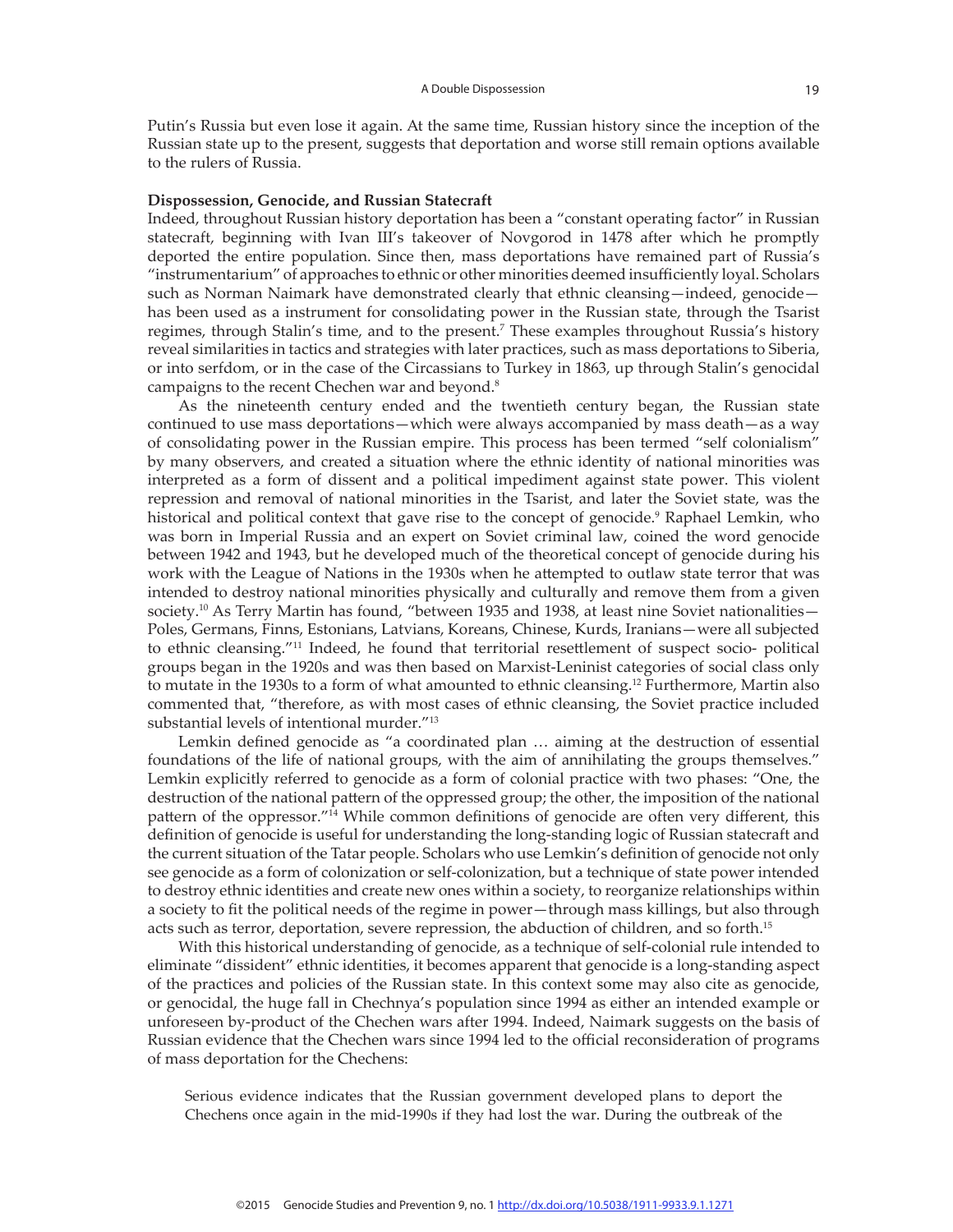1999 war, the Chechens seemed unwilling to accept the borders cut out for them after their return (from deportation by Stalin-author) in the 1950s; thus they carried the fighting into Dagestan. But again evidence has turned up indicating that the huge number of Chechen refugees in Ingushetia may be sent off to the Altai region, a solution presumably not of the Chechens' own choosing. There have also been episodic suggestions in the Russian press to disperse the Chechens throughout the Siberian north and east. Ethnic cleansing and even genocide remain a dangerous possibility.16

#### In our own time,

In the fall of 2006, Russian officials rounded up more than 2,300 Georgians and deported hundreds of them in cargo planes. The operation, which hit amidst an embargo on Georgian wine, water and fruit and vegetables, was largely seen as retaliation against former Georgian President Mikheil Saakashvili's administration for detaining and deporting four Russian military officers on espionage charges. Georgia filed a complaint against Russia in Europe's senior human-rights court in 2007, but it took nearly seven years for the ECHR to pass a verdict. "The Russian authorities had implemented a coordinated policy of arresting, detaining and expelling Georgians nationals" violating international law that bars the "collective expulsion of aliens" and "inhuman and degrading treatment," the ECHR said in a press release on the July 3 verdict.

The continuing resort to deportation of "dissident" or otherwise politically suspect ethnic minorities underlines the continuity of the present regime with its Tsarist and Soviet predecessors. Thus it is clear that as long as the Russian state remains an updated version of the patrimonial Muscovite Tsarist regime as it is today no ethnic, religious, or other minority of any kind in Russia is safe, and none of them can repose any confidence in Russian guarantees and promises for Ukraine if not earlier examples have shown the value of such guarantees.<sup>18</sup> A regime that can coldly consider and countenance the deportation of masses of its citizens offers no safe harbour to any one of its subjects. Neither can we truly call the subjects of this state genuine citizens in situations where the most basic human rights count for nothing and can be abrogated at a moment's notice on a whim.

Moreover, although war may be the ultimate argument of kings (*ultima ratio regum*); violence as such is seen by some scholars as the alpha and omega of the state. Thus Russia also can be envisioned as what North, Weingast, and Wallis call a "limited access state."19 Such orders are based on personal or personalized norms of rule are weakly developed in regard to social organizations and cannot therefore rely on third-person enforcement of legal norms or contracts. Long-term economic growth in such states approaches zero meaning that for every period of growth there is one of decline in per capita income. The deficiencies of such orders with respect to forming impersonal and binding institutions also mean that they are much more permeated by violence unless potentially violent elements are bought off by rents. As the authors note,

Systematic rent-creation through limited access [to assets-author] in a natural state is not simply a method of lining the pockets of the dominant coalition; it is the essential means of controlling violence. Rent creation, limits on competition and access to organizations are central to the nature of the sate, its institutions, and the society's performance. Limiting the ability to form contractual organizations only to members of the coalition ties the interests of powerful elites directly to the survival of the coalition, thus ensuring their continued cooperation with the coalition.<sup>20</sup>

Consequently "war is the health of the state." Violence is inherent in the nature of the state. And the desire of Russian elites to possess the assets and lands of Crimea that hold a privileged place in the mythology of Russian imperialism was a powerful motive for the first dispossession of the Crimean Tatars, beginning from Catherine the Great's takeover of the area in 1783. Although the main motives for the current occupation were probably political rather than economic, Moscow's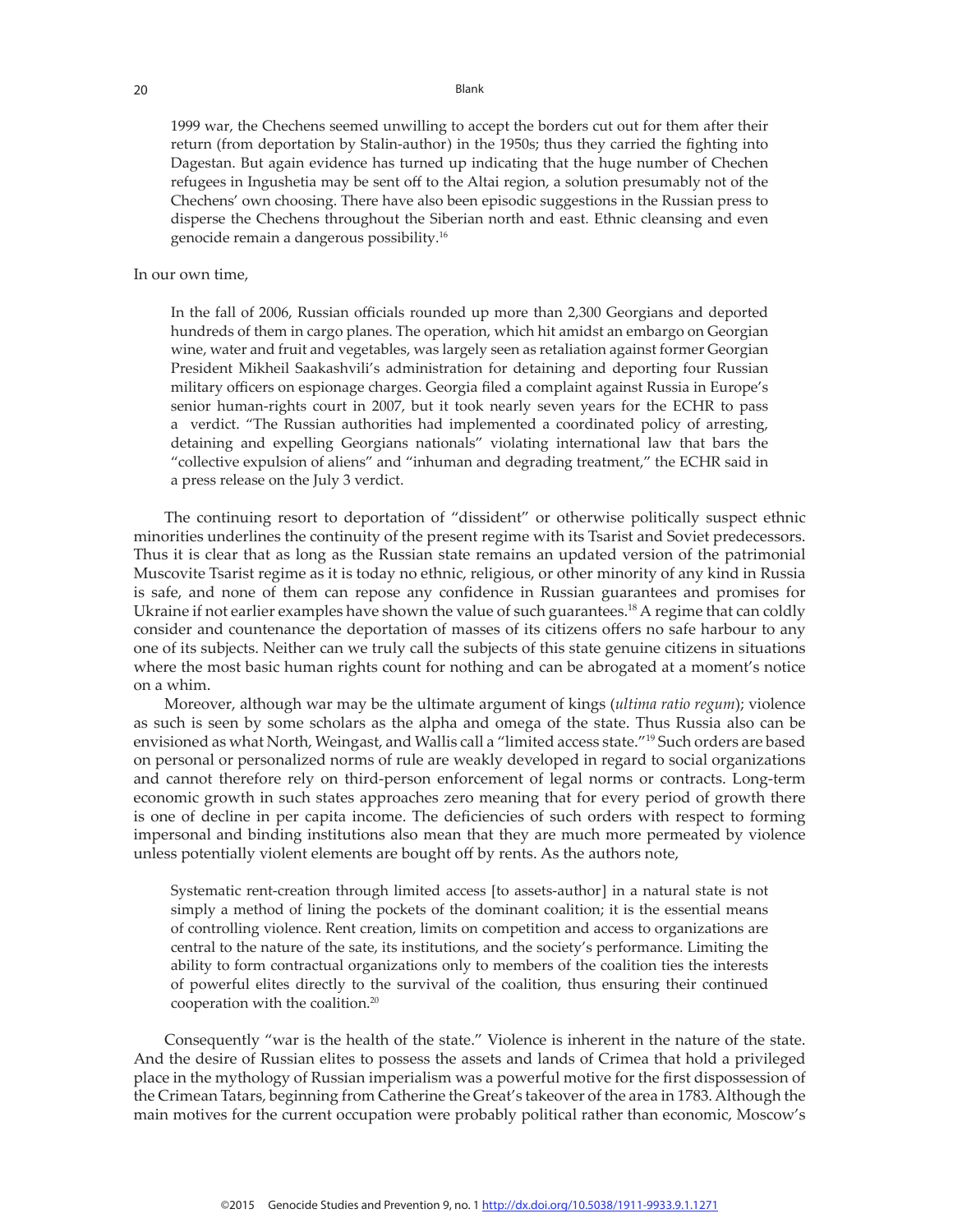unseemly haste in trying to annex Crimea and deny those fields to Ukraine indicates the Russian elite's alertness to the seizure of economic assets here, and their denial of those assets to those living in Crimea.<sup>21</sup>

Thus the very nature of the state as such offers another necessary precondition for concern about the Tatars' future. Alternatively one could argue, as do Daron Acemoglu and James Robinson, that political decisions determine the nature of any country's economic institutions and that in Russia's case governments have historically decided for extractive rather than inclusive economic and political institutions.<sup>22</sup> Further adding to these authors' argument we can bring in the insight, brilliantly expressed by Alexander Etkind, based on Kliuchevsky's observation that Russia's history is one of self- or internal colonization. Russian rulers related and, as Etkind observes, still relate to their subjects as if they were the masters of a colonial government ruling over subjects who were both alien to them and not to be regarded as autonomous human beings. Furthermore, borrowing Hannah Arendt's term of "imperial boomerang," he notes that the practices of colonial administration employed by these rulers in Russia's peripheries were often particularly brutal, corrupt, and then imported back into Russia's heartland, bringing tragic and systematic misrule to Russia's heartlands.23 The deportation of ethnic minorities practiced by Stalin comes close to the apogee of such brutal colonial practices. But Naimark and Weaver's warning and the nature of the Russian state today suggests that less catastrophic though still brutally repressive measures are still the order of the day in Putin's Russia.

#### **A Return to Fascism and the Consequences for a Tatar Ethnic Minority**

At the same time, and equally alarmingly, apart from its resemblances to past Russian autocracies, Putin's Russia increasingly resembles a fascist system like those of Mediterranean fascist regimes from Mussolini, Vichy France, Franco's Spain and Salazar's Portugal to the Colonels' Greece of 1967-74, all of which were intrinsically notoriously hostile to the claims of minorities. Vichy France's slogan of Travail, Famille, and Patrie could easily apply to authoritarian Russian regimes as Maurice Friedberg did to Brezhnev's Russia and could be quite appropriate to Putin's Russia.<sup>24</sup> And this framework is intrinsically hostile to the claims of ethno-religious minorities. Already several years ago Pierre Hassner observed that Putin "had led Russia into a harsh brand of authoritarianism with Fascist features."25 Hassner went on to discern the advent of fascism in the elimination of rival power centers, the cult of Putin, the creation of official youth groups in support of the regime to conduct, among other things the bullying of ethnic minorities, xenophobia, and the cult of Stalin.26

Hassner is not alone in his observations as these phenomena have, if anything, become stronger over time.<sup>27</sup> Like other fascist states in history, Russia has lost meaningful parliaments, independent judiciaries, and viable political parties and elections.28 Under Putin, fascist hypernationalism has created a second situation that is also common to fascist regimes through history, especially unconsolidated fascist regimes, where ethnic Russian nationals in neighboring countries are called upon as potential fifth columns that appeal to Russia for brotherly assistance and whom Russia calls upon in defense of the motherland.<sup>29</sup> Indeed to the extent that the current regime increasingly resembles those of the past, not lest Stalin's, it clearly partakes of similar attributes, like the glorification of Russian culture and of the autocrat. And insightful observers like Joseph Schumpeter already realized that it was converging on fascism already in the 1940s when the initial Stalinist deportations of Crimean Tatars occurred.<sup>30</sup>

Beginning in the spring of 1944, the People's Commissariat of Internal Affairs arrested en mass Tatar Muslims in Crimea on the charge of conspiring with Hitler during WWII.<sup>31</sup> Over 180,000 Crimean Tatars were deported to various parts of the USSR in overcrowded cattle trains, where they died of starvation, disease, and exposure to the cold. They starved to death in labor camps, collective farms, or forced-labor factories. Within two years, just under half of the exiled Tatars were dead, and the Crimean population decimated. The deportations were explicitly intended to remove a national minority from Crimea that was resisting Stalinist rule, in order to bring Crimea territory under the control of Moscow, while spreading the surviving Tatars across the USSR to force their ethnic assimilation and the ensure the destruction of their "troublesome" ethno-national group.32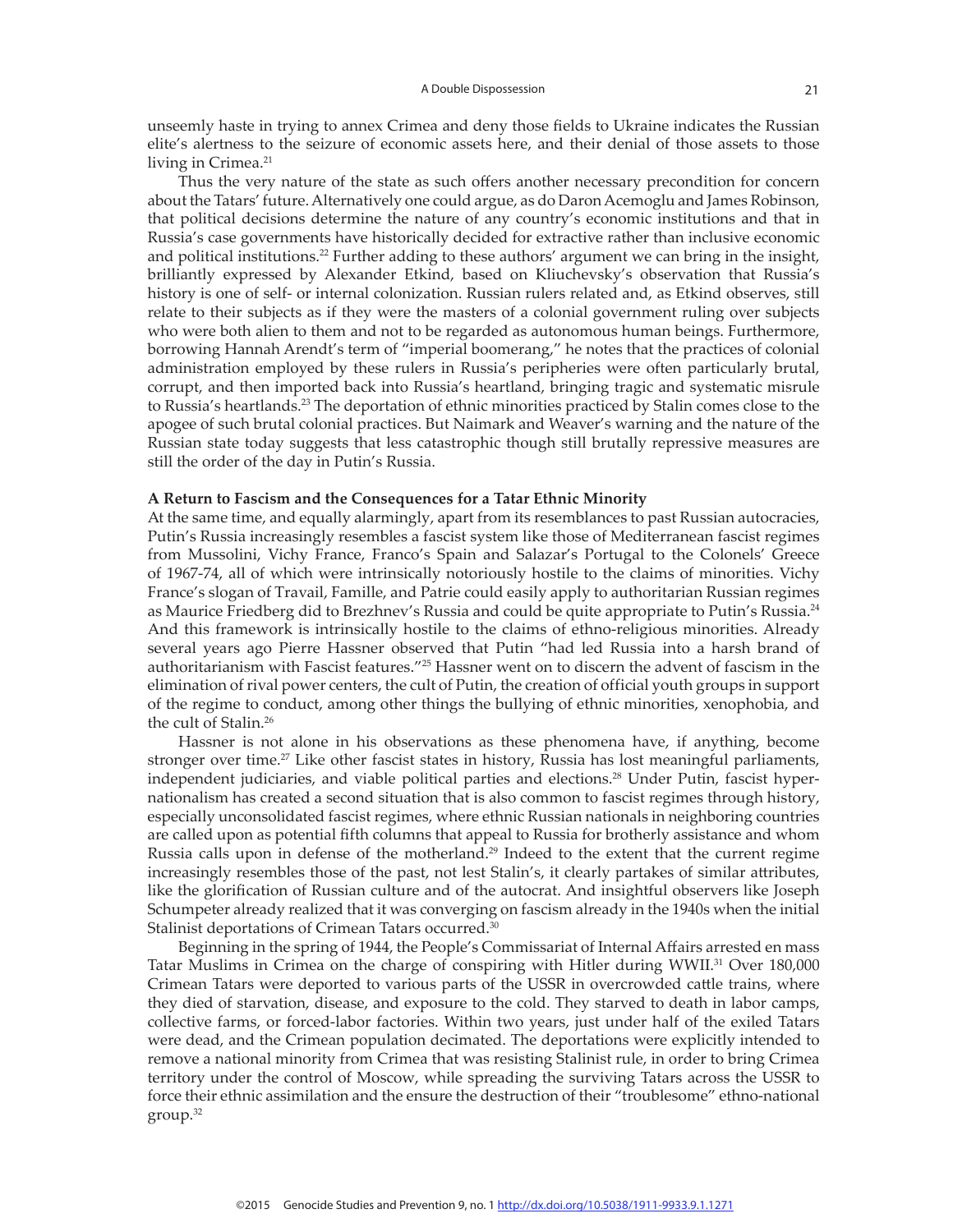Over the last half a century, the Crimean Tatars have slowly begun to demand justice and restitution. This mobilization was aided with the break up of the Soviet Union, when Crimea became part of an independent Ukraine. With the Russian invasion of Ukraine in 2014, and the annexation of Crimea in March, Putin inherited a Tatar population in Crimea that believed the Russian state had committed war crimes and genocide against them, and had been demanding justice. Beyond these factors of historical Russia autocracy, imperialism, and chauvinism—which are all preconditions of ethnic animosity and regime suspicion over the Tatars' claim for justice there are at least two other major considerations why the Crimean Tatars and other minorities, like Muslims in the North Caucasus, are again at risk in Putin's neo-Tsarist, if not neo-Soviet, or even Fascist Russia. First, Putin and his team have evidently concluded that Russia can only be governed and secure if it is an empire, a conclusion entailing the destruction of its neighbors' sovereignty and integrity. In such a form, Russia can only survive as a militarizing or militarized fascist-like state, in a condition of permanent conflict with its neighbors and interlocutors. This is because the state of war that Russia is inciting in world affairs is the external manifestation of its governing logic of empire that necessarily implies an equal state of internal war against all forms of dissent, ethnic or otherwise, inside Russia. Under such conditions the existence of a vocal ethnic minority—in a strategically sensitive area, and one that has connections with foreign governments—immediately falls under intensified state suspicion and scrutiny.

Obviously the belief that Russia can only survive as an empire at others' expense means war or at least permanent conflict both at home and abroad, especially given the nature of the Russian state. Apart from being a facsimile of similar Hitler speeches, Putin's speech to the Duma on March 18, 2014, also constituted a landmine against the sovereignty of every state from Poland to Central Asia.33 Putin here reiterated the right to send the Russian army abroad to defend Russian "citizens," demonstrating conclusively that Russia respects neither these governments' sovereignty nor their territorial integrity and is prepared to destroy both in the name of its great power interests.34 And his subsequent call for self-determination of Russians abroad while repressing self-determination at home reiterated that point.<sup>35</sup> Certainly that latter call, especially when Russians believe that Crimea is "predestined" to be part of a revived Russian empire, or has "always been" Russian land, strongly militates against any forbearance for the Crimean Tatars or for other minorities within the Russian Federation. Moreover, the prohibition on domestic calls for self-determination means that any advocacy by the Crimean Tatars for their rights that include even rights short of selfdetermination stands at risk of being criminalized and subjecting its authors to harsh repression.<sup>36</sup>

The foregoing autocratic, repressive, even militarized nature of the state are all preconditions for repression of any future Tatar demands for justice, whatever forms they might take. But what adds to the dangers facing the Crimean Tatars is the foreign policy aspect of their situation, living in and around a strategic area that is undergoing conflict if not war, and having foreign contacts in a major state, Turkey. As history, especially in the Balkans and Black Sea area, suggests these factors powerfully reinforce ethnic suspicion by governments towards ethnic or religious minorities, and for state-sponsored or organized violence against them. $37$  In addition to these points the struggle over regional security issues in "the former Soviet sphere" are among the most intractable conflicts between Russia and the West in contemporary international relations. Thus the prominent Russian analyst, Sergei Karaganov, Director of the prestigious Council on Defense and Foreign Policy (SVOP), reportedly told a conference in Germany in 2009 that the "core of all differences between the West and Russia is the question of whose sphere of influence the Soviet successor states fall into."<sup>38</sup>

In this context both historians and political scientists have focused on the connection between exogenous geopolitical conditions and rivalries on the one hand, and the internal dynamics of the formation of ethno-religious and nationalist movements throughout the Black Sea region as interactive processes that give rise to ethnic strife and conflict. If one adds to this mix the vicissitudes of post-Soviet state-building in the former Soviet republics, a process that clearly has not run its course, it becomes clear that considerations of security will exercise a profound importance in framing Russian policy and relations towards groups like the Crimean Tatars.<sup>39</sup> In the contemporary Black Sea region this interaction is likely to be particularly stressful on all concerned because the region actually functions as a kind of laboratory for the study of the so-called "new wars."40 Yet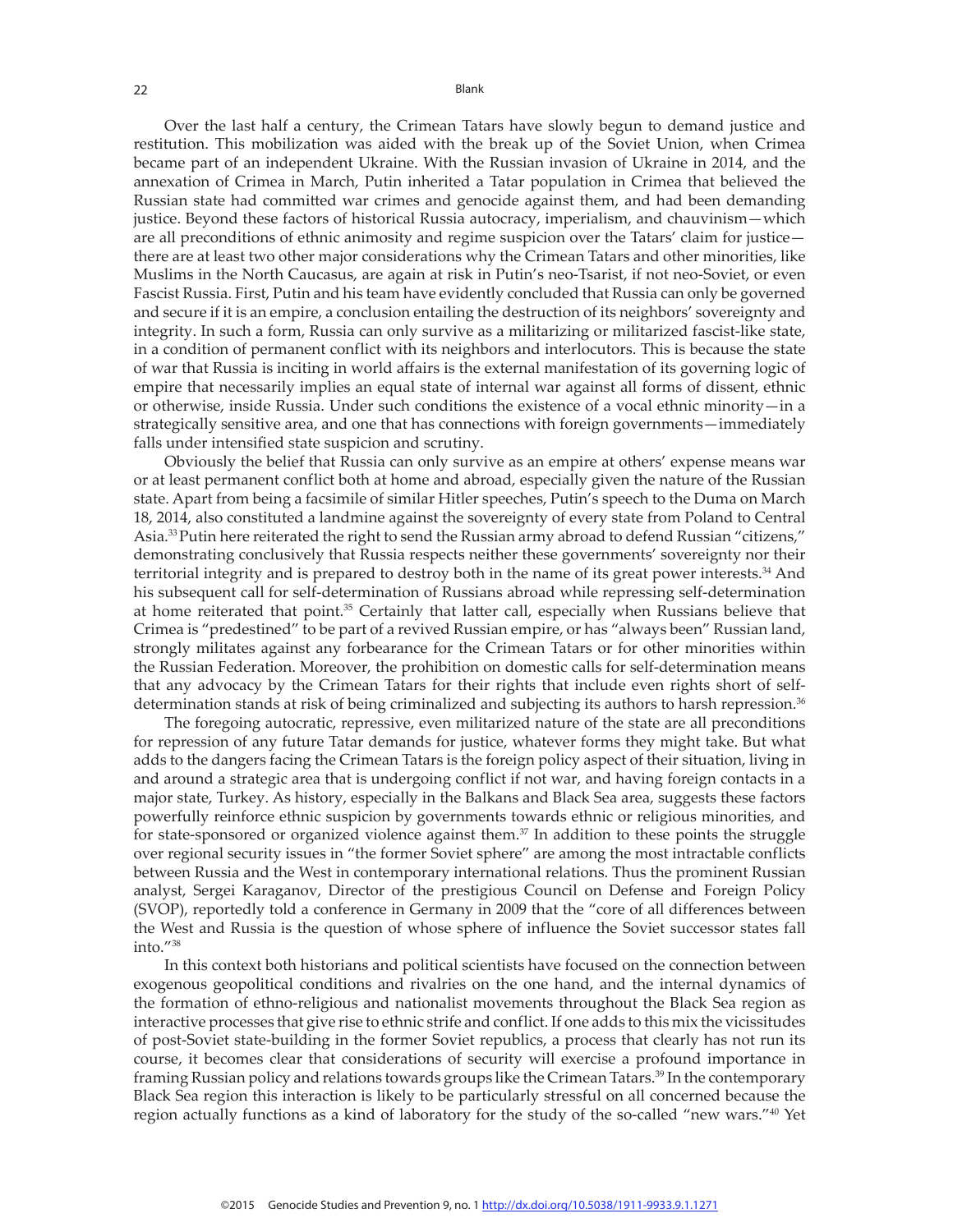at the same time it also serves as a laboratory for the tensions between Russia and its Western interlocutors over a vast agenda including the resolution of ethnopolitical conflicts in the former Soviet Union, energy rivalries, the modalities of international intervention, and missile defense. Neither does this list exhaust all the issues at stake in the East-West agenda.

Given the importance of "national security" for many actors in the overall Black Sea region and the close links between ethno-national development, the tensions of state building, and international geopolitical rivalries it is not surprising that some mélange of these considerations have figured in past Russian and Turkish examples of ethnic cleansing, deportation, and even genocide. Indeed, as Michael Reynolds and Terry Martin, to name only two scholars, have found, the construction of a multinational state in both Tsarist and Soviet Russia and the Young Turks' Turkey intimately connected ethnic to foreign policy issues.<sup>41</sup> As Martin observes,

It was the Soviet leadership's strong commitment to forming a multinational state, rather than any hostility to ethnic identities, that politicized ethnicity by linking it to the formation of administrative territories, land possession, and resettlement. This domestic nationalities policy was then further linked to Soviet foreign policy goals. In order to explore this linkage, I will introduce two further Bolshevik concepts—Soviet xenophobia and the Piedmont Principle and show how they led to the formation of a novel Soviet administrative territory: the border regions. By Soviet xenophobia, I mean simply the exaggerated Soviet fear of foreign influence and foreign contamination. I absolutely do not mean traditional Russian xenophobia. Soviet xenophobia was ideological, not ethnic. It was spurred by an ideological hatred and suspicion of foreign capitalist governments, not the national hatred of non-Russians. Foreign intervention during the civil war did not create Soviet xenophobia. It merely confirmed a pre-existing ideological inclination. Soviet xenophobia was, however, given a national focus by ongoing low-intensity guerrilla warfare and sporadic partisan uprisings along the entire Soviet frontier. Whereas foreign military intervention had been brief and discrete, guerrilla warfare involved ongoing secretive border crossings and relied on an ambiguous combination of foreign and domestic support.<sup>42</sup>

We can, in fact, point to "lessons learned" from the history of the overall area as its states and people have increasingly become independent political actors in world history or have striven to achieve that status. Historians and political scientists alike have recently re-emphasized the fact that the idea of establishing a congruence between ethnic and political boundaries that is a distinguishing feature of nationalism wherever it occurs came to the Black Sea and Eastern Europe from the West. Therefore the impetus towards ethnic and political homogenization that characterizes regimes across Eastern Europe and not just Russia has a powerful European strategicpolitical logic behind it.<sup>43</sup>

In the case of the Crimean Tatars, the special connection between them and Turkey—to which many Tatars have fled over the centuries from Russian misrule and oppression—has only enhanced their condition of being regarded as a potentially alien ethno-religious "fifth column" in Crimea. In the Soviet Union and in contemporary Russia where every conceivable issue has been or is being "securitized," this state of being regarded *ab initio* as a suspect people who oppose the annexation of Crimea puts the Tatars at enhanced risk in conditions of intensified geopolitical rivalry between Russia and Turkey, or between Russia and the West as now appears to be taking shape. This securitization process typifies the Putin regime's approach to Russian national security issues because it is all-embracing. As Sergei Rogov, Director of the USA and Canada Institute, observed, "Over here, when the Russian Federation's Security Council was set up, we adopted an all-embracing definition of security that stipulated the security of the individual, society, and state from external and internal threats in all spheres of vital activity."<sup>44</sup>

And this process, in the absence of democratic reform to establish true democratic controls over the security sector has allowed the military and the government to extend the securitization process and ultimately allowed the military to concern itself with defining non-military as well as military threats. Political actors who first politicize an issue as a threat to security and then securitize it aim to persuade relevant audiences, in this case, the political and military elite, that the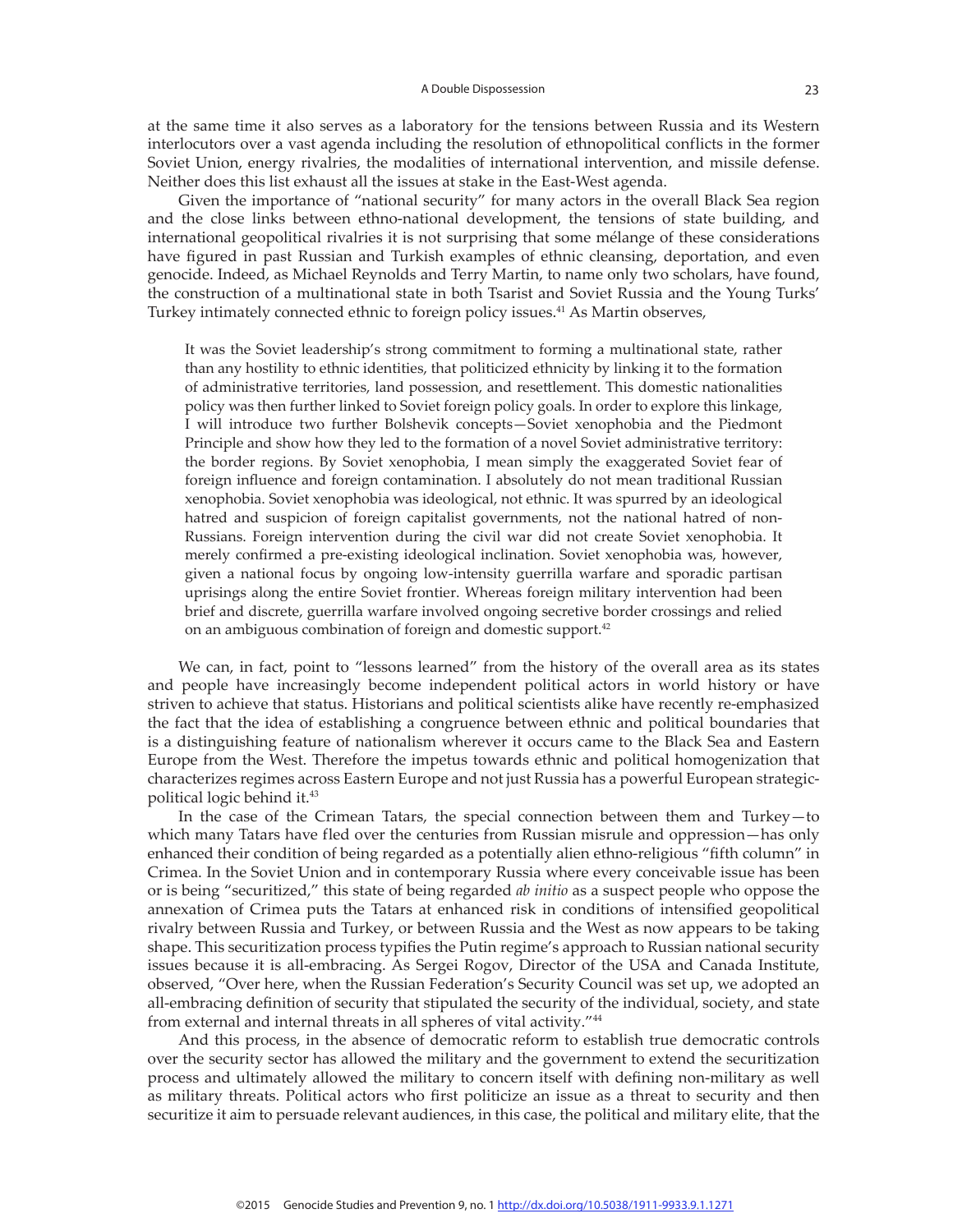issue in question poses an "existential threat to the country, either to its territory, the integrity of the state, its group identity, its environment, or its economic interests."<sup>45</sup>

Securitization thus denotes political actors' efforts, most often, though not exclusively, through speech or discourse, to take an issue out of normal politics and bring it into the realm of security. This process subordinates the issue to the competence of security organs, removes it from the public realm, substitutes secret bureaucratic decisions for open politics, and often contravenes human or civil rights.<sup>46</sup>

The aim of a "securitizing move" is typically to enable "emergency measures" that can secure the survival of a referent object. If and when the content of the security "speech act" is acknowledged as legitimate by a (significant) "audience" the issue in question has become successfully "securitized." It has been moved out of the sphere of "normal politics" and into the sphere of "emergency politics;" where it can be dealt with in an urgent manner and with fewer formal and informal restrains.<sup>47</sup>

Actors make "securitizing moves" not just to place an item on the agenda, but also to claim that their agency alone has the capability either to define or resolve the problem or to implement the appropriate solution. And as Reynolds and Martin suggest, the Crimean Tatars, among others have been the victim of such an outlook in Soviet times when ethnic minority communities on the border or in strategic areas came under suspicion from Moscow because of their connections abroad or proximity to key foreign areas, in this case the Black Sea.<sup>48</sup> Indeed, as Naimark points out the deportations in the Crimea of 1944 that caught the Tatars in their dragnet were aimed at deporting every non-Slavic group in the area, perhaps as Reynolds suggests, in anticipation of Stalin's subsequent geopolitical demands upon Turkey. Indeed, Stalin apparently aimed at obliterating those Crimean nationalities' living memory, culture, and history.<sup>49</sup>

This confluence of the nature of governance of the Russian state with geostrategic imperatives places the Crimean Tatars at increased risk. Historically and today, especially in the Russian empire where they lived until 1991 and where they are once again forcibly enclosed, the Crimean Tatars may be defined as a "non-core group" (ethno-religious or ethnic minority) that possess an external connection or involvement, particularly with Turkey. Accordingly Harris Mylonas argues that,

I posit that this external involvement, whether clandestine, covert. Or overt, drives not only the mobilization and politicization of the no-core group's identity, but also the host state's perception of the non-core group and the state's nation-building policies toward that group. Hence the foreign policy goals of the host state and its interstate relations with external powers drive a host state's choices of nation-building policies towards noon-core groups.<sup>50</sup>

Mylonas also argues that consolidated democracies can afford to accommodate rather than exclude, repress, or attack non-core groups, e.g. the Crimean Tatars, because they are members of extended alliances that reduce their perception of threat and offer them resources with which to deal with such challenges.<sup>51</sup> Russia lacks such an alliance system and can hardly be called a consolidated democracy as conversely it is more likely to incline towards repressive or even exclusionary policies towards non-core groups. In addition, non-core groups whose homeland lies outside the host state (arguably Crimea is actually part of Ukraine which formally it remains part of) are more likely to become ethnically mobilized against the host state.<sup>52</sup>

Other factors outlined by Mylonas also argue for the enhanced likelihood of Russian repression or exclusion of the Tatars. First, given the nature of the Russian state, a democratically driven policy of accommodation seems almost inconceivable. Moreover, given the inherently coercive predisposition of the state as suggested by Douglas North, John Joseph Wallis, and Barry Weingast in their reflections on the inherent presence of violence in limited access states, even a policy of assimilation primarily utilizing state-driven socioeconomic tools will come to be seen as a coercive forceful, even violent one even if it is not actually coercive. In addition, Mylonas also argues that states pursuing revisionist goals in international affairs like Russia are more likely to pursue exclusionary policies to prevent a "fifth column" at home but these policies are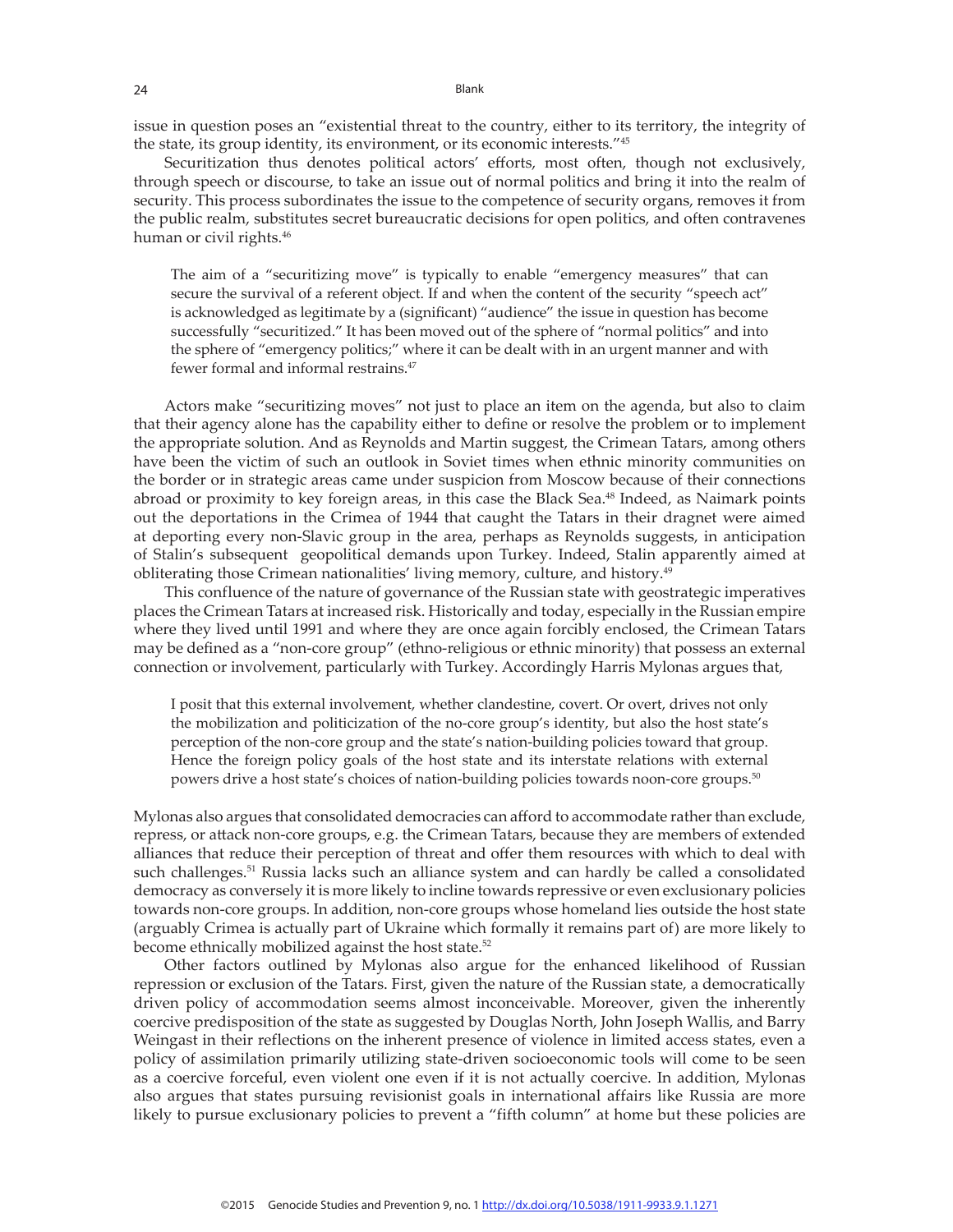inherently risky and could even lead to war. Georgia in 2006-08 and Ukraine in 2014 both confirm this insight.<sup>53</sup>

#### **The New Repression**

The forcible return to Russian rule is utterly at odds with the desires of the Crimean Tatars and their leadership expressed in their Majlis (Legislative Council). As the veteran Tatar leader Mustafa Dzhemilyev has said, they want only autonomy within Ukraine, an insight based on the clear recognition that only in a democratic Ukraine— which has now become possible, especially in the light of planned reforms to decentralize Ukraine's administration—is there any hope for the Tatars to obtain any redress of their past grievances.<sup>54</sup> Not surprisingly they therefore opposed the Russian annexation form the start. Indeed, the Tatar leader, Ilmi Umerov, head of the State Administration in Bakhchysarai in the Crimea, even called the March 2014 and annexation illegal (which they plainly are) and threatened an underground partisan movement.<sup>55</sup>

But even if that had not been their consistent position, it is quite unlikely, given current Russian politics, that they would encounter anything but repression from Moscow. First of all, Russia is still unwilling to face up to the truth of the Stalinist period as a whole, let alone the many deportations including that of the Crimean Tatars. Thus the Russian government has blocked release of a film describing the horrors of the Chechen deportation earlier in 1944.<sup>56</sup> Accordingly it is no surprise that repression and the visible unwillingness to fulfill guarantees and promises made to them came very quickly. For example, before the March 2014 referendum in Crimea the local authorities led by Moscow's satrap, Sergei Aksyonov, the "Acting Governor," promised them national quotas in the government only to revoke those promises.57 On March 19, 2014 Crimean Deputy Prime Minister Rustam Temirgaliyev told the Russian media that the new Crimean Parliament wanted the Tatars to relocate. He said Moscow was ready to pay and help with the moves.<sup>58</sup> Two weeks later the Crimean Parliament repudiated the deal on national quotas cited above as well as concurrent promises on the Tatars having the right to national and cultural autonomy.<sup>59</sup>

Originally Russia, during March 2014, made many overtures to the Crimean Tatars:

After Refat Chubarov, chairman of the Crimean Tatar Majlis, called on the Crimean Tatars and other residents of Crimea to boycott the referendum, the Crimean parliament on March 11th adopted a declaration "On guarantees for the restoration of rights of the Crimean Tatar people." The declaration stated that in a future Crimean constitution, the Crimean Tatar language will be given the status of official language (together with Russian and Ukrainian), that in executive organs of state power in Crimea at least 20 percent of positions will be reserved for Crimean Tatars, that Crimean Tatar self-government organs, the Kurultai and the Majlis, will be officially recognized, and that financial assistance, as well as assistance for the restoration of historical monuments and native language education, will be provided. Mustafa Dzhemilyev, the former head of the Majlis and the informal leader of the Crimean Tatars, was also invited to Russia, officially by the president of Tatarstan. While there, Vladimir Putin spoke with Dzhemilyev on the phone and reportedly promised "to do everything" to protect Crimean Tatars from any possible aggression. Several official delegations from Tatarstan also visited Crimea and offered material assistance to the Crimea Tatars, many of whom still lack adequate housing after returning from places of deportation.<sup>60</sup>

But clearly these were purely tactical gestures and they evoked no support from the Crimean Tatars. By April both local and central indications were clear. The new Crimean constitution proclaimed Crimea "united and indivisible" did not recognize the Crimean Tatars as an "indigenous people" of Crimea and did not give them the right to self-determination or recognize the Majlis or other self-governing bodies. Thus they got no autonomy at all.<sup>61</sup> The Constitution gave the Tatars Russian citizenship entailing the right to own land and recognized their language as one of Crimea's official languages, but also reduced the total number of Parliamentary seats form 100 to 75, raised the number of single-seat constituencies to 75 percent, and effectively barred the Majlis from fielding party lists because only national, not local or ethnic, parties can compete in Russian elections.<sup>62</sup>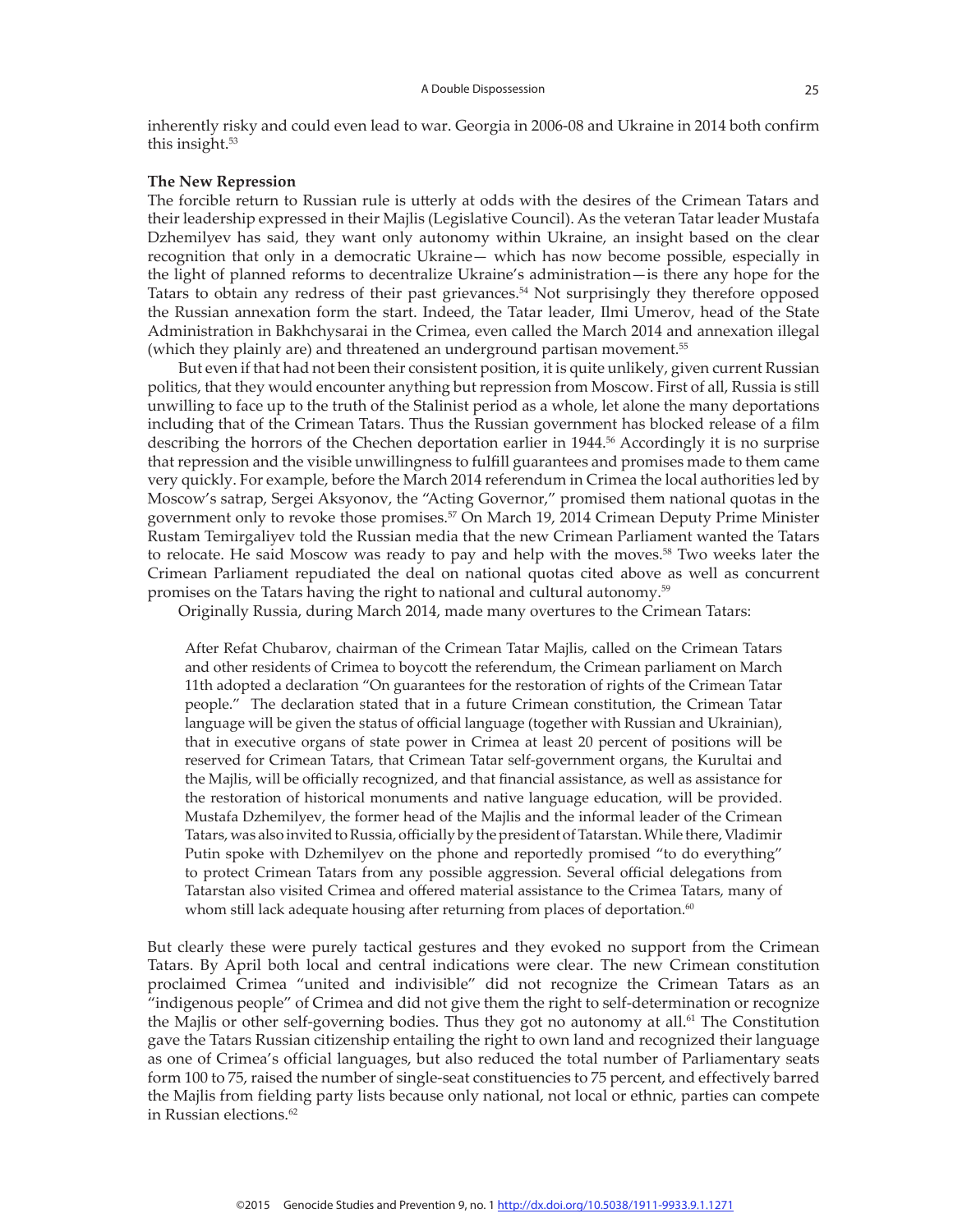Moscow also is trying to eliminate the Tatars' pro-Ukrainian Majlis leadership and split the Tatars' religious administration by creating its own pro-Moscow authorities, both of them being long-standing Muscovite, Tsarist, and Soviet tactics.<sup>63</sup> At the same time Russia seeks to eradicate any Crimean Tatar Islamist groups and to use its designated strongman in Chechnya, Ramzan Kadyrov, to help control the Tatars.<sup>64</sup> By late April Moscow and the Crimean authorities exiled Dzhemilyev from Crimea. They threatened him and anyone demonstrating on behalf of Crimean Tatar autonomy in Ukraine with the full weight of repression under Russian law.<sup>65</sup>

Russian repressions did not only occur in this domain. Beyond exiling Tatar leaders, attempting to deprive them of a political voice and to subordinate them wholly to Moscow while breaking earlier pledges, Russian and Crimean authorities also began arresting or worse dissidents, of course not only Tatars. A series of so called "disappearances" began in mid-March finally leading the Crimean Muftiate also known as the Muslim Spiritual Directorate (MSD) to speak out against the authorities.<sup>66</sup> Moscow, in classic Russian imperialist style, also simultaneously sought to break the ties between the Mufti and the MSD on the one hand and the Majlis on the other. Russian authorities warned that he MSD was "in danger" because of those links to the anti-Russian and anti-Orthodox Majlis.<sup>67</sup> By the end of June the same official who made this warning, Roman Silantyev a notorious anti-Muslim, warned that the FSB planned to liquidate "radical Islamic organizations in Crimea." Since Silantyev defines as extremist anyone who the authorities do not like and has repeatedly threatened the MSD, this new warning could clearly presage a full-scale offensive on the MSD and the Crimean Tatars.<sup>68</sup> Finally in early July the Crimean authorities barred Refat Chubarov, leader of the Majlis, from entering "Russian territory" because of his "activities to incite interethnic hatred." In classic Soviet style Crimean authorities said that Chubarov's activities showed he wanted to be exiled from Crimea and deliberately aimed for this outcome.<sup>69</sup> In the light of Putin's warning that "none of us can allow the Crimean Tatar people to become a bargaining chip in disputes especially in disputes between Russia and Ukraine," it is clear that they can hope for nothing from either Moscow or the local authorities.<sup>70</sup> Likewise the UN High Commissioner for human rights, Navi Pillay, stated that "Tatars faced numerous problems including physical harassment, fear of religious persecution and internal displacement." 71 And the UN simultaneously released a report attesting to those risks.

Perhaps most dangerously, it already appears that policies are in train to seize the Tatars' land on which they are living. As Eric Lohr has written,

The Crimean Tatars who have returned from exile in the past 25 years have for the most part not acquired legal title to the properties and land that they have been using. Part of this was a result of the murky status of property after the collapse of the Soviet Union. The Ukrainian authorities failed to resolve the question, and now it stands as a threatening problem for the Tatars. Crimean Deputy Prime Minister Rustam Temirgaliyev recently announced that the government would ask Tatars to vacate "illegally occupied land." This would threaten the status of many of the Tatars, most of whom settled in makeshift homes on unauthorized property when they returned from exile.<sup>72</sup>

Temirgaliyev essentially offered transfers of the Crimean Tatars to other lands but clearly is not interested in resolving claims to the lands from which they were dispossessed in 1944.73 Neither can anyone place any credence in his "promises" to resettle the Tatars on suitable lands elsewhere in Crimea.

By June Russia's Ministry of Development was preparing legislation allowing Moscow to seize significant amounts of land in Crimea on an accelerated basis ostensibly to promote economic development along the same lines Moscow used to seize lands in and around Sochi before the Winter Olympics. This economic development would likely take the form of casinos to reduce the costs of annexation by effectively imposing a hidden tax through that sector. Whatever Moscow's motives might be,

The use of the government's power of eminent domain to seize land and then "quietly" privatized it can be sued to change the face of Crimea. It is not difficult to imagine that such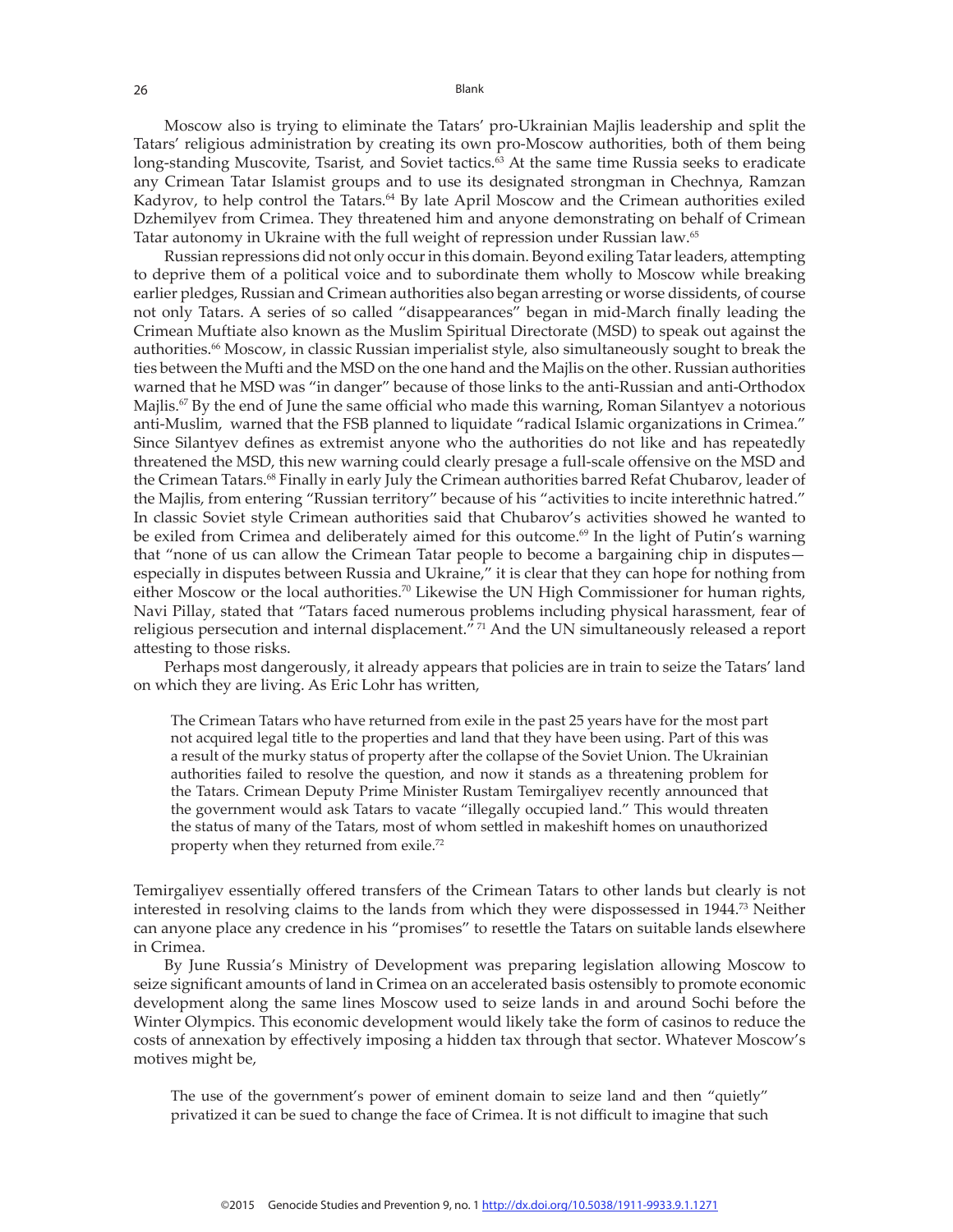new powers will be used for Russians with close ties to Moscow and against groups like the Crimean Tatars which oppose the annexation.<sup>74</sup>

Other analyses confirm that due to the incomplete nature of claims of title to land in Crimea "Russian officials will deal with the law much as the Kremlin did with Ukraine's sovereign borders – as they choose."<sup>75</sup>

Since the spring of 2014 repression of Crimean Tatar media has continued through processes whereby Moscow has placed them under political and financial pressure.<sup>76</sup> Similarly, new arrests of leading Crimean personalities, e.g. Akhtem Chyhoz, Deputy Head of the Mejlis, and expulsions from Crimea of Dzhemilev and Chubarov have taken place.<sup>77</sup> According to Michael Birnbaum of the *Washington Post*, as of November 2014,

Russian security forces have searched the homes of leaders of the Muslim minority group for banned books. Young Tatar men have been kidnapped off Crimean streets. Tatar activists are sitting in jail. A few have been killed. Some Tatars say they now fear to venture out of their houses. Eight months after Russia annexed the Black Sea resort region of Crimea, the descendants of the group that ruled the peninsula for centuries say they fear a new effort to divide them. Their top leaders are in exile in Kiev. Those who remain say the new Russian authorities in Crimea have spent more time investigating them than the kidnappings. Analysts say Russian security services appear to be employing tactics they have used against Islamist insurgencies within their borders. The difference in Crimea, Tatar leaders say, is that there is no insurgency. But they fear that the tough approach may radicalize the most disaffected members of their community.78

Finally, in January 2015, Moscow announced that the trial of Dzhemilev's imprisoned son, Khaizer Dzhemilev, is about to take place despite this being a violation of the provisions of the European Court of Human Rights.79

These repressions, as Birnbaum suggests, are hallmarks of classic Russian repressions of the past and—taken in tandem with the ever more overt participation of the Russian military and government in the invasion of Ukraine, and in the commission of what can only be described as acts of terrorism against the local population there—can only arouse the deepest fears that if Russia can continue to act with impunity, the outcome could follow the sanguinary traditions of Russian history.

#### **Turkey and the Chances for Resistance**

Under the circumstances and given the historical connection between the Crimean Tatars and Turkey it is no surprise that the Tatars, increasingly frustrated by this religious, economic, and political repression, as well as the efforts to impose economic and political pressures upon the Tatars' media, have appealed to Turkey and even Azerbaijan for relief and support.<sup>80</sup> Turkey's position on the annexation of Crimea and the overall Ukrainian crisis has been evolving steadily towards greater resistance and opposition to Moscow's actions and claims. Cemil Cicek, Speaker of Turkey's Parliament, recently denounced the annexation of Crimea as unacceptable and that Turkey would not recognize it and instead give priority to the support of the Tatars.<sup>81</sup> Similarly when the crisis began Prime Minister Erdogan said he had urged Putin to respect the rights of the Tatars.82 In early July Foreign Minister Akhmet Davutoglu received Dzhemilyev and Chubarov, denounced the barriers to their returning to Crimea, and stated that Turkey was not wavering in its support for the Crimean Tatars despite its close economic and political ties with Russia.<sup>83</sup> Indeed, Turkey has now banned any ship form its harbors that declares that they have passed through a Crimean port identified as part of the Russian Federation, or that they are from those ports.<sup>84</sup>

Nevertheless, both Ankara and Baku have multiple reasons for caution in defending the Crimean Tatars as more overt representations on their behalf would not only jeopardize their own ties to Moscow but also go far to confirm the visible suspicions of both local and central authorities in Crimea and Russia that the Tatars are a seditious "fifth column" with ties to Turkey and plotting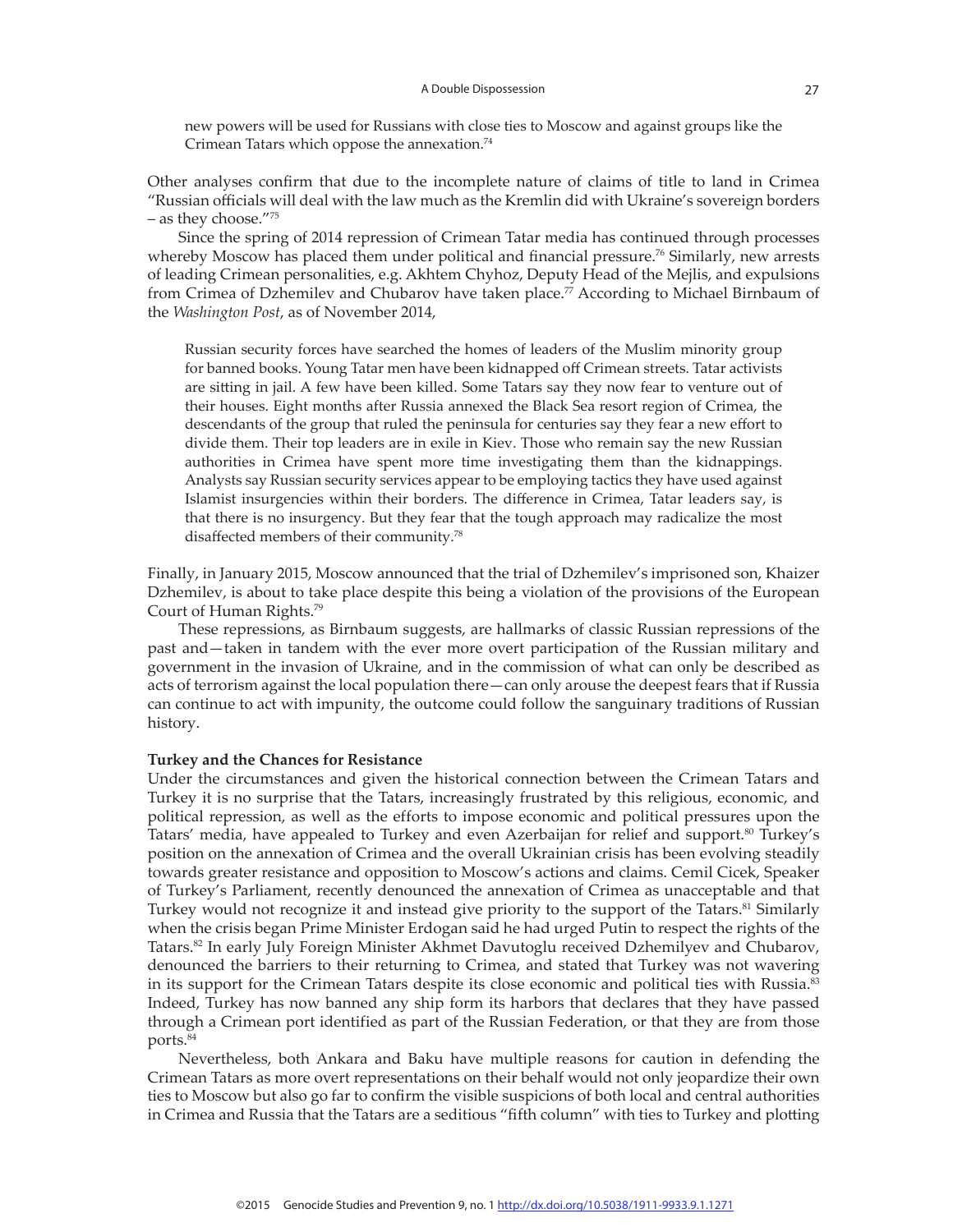to embroil Turkey and Azerbaijan in Russia's internal affairs. The many signs of this mentality of suspicion, coupled with the fact that for twenty years Russian nationalism has been systematically directed against Muslims, can only add to the angers facing the Crimean Tatars.<sup>85</sup>

#### **Conclusions**

Thus we have, in a sense, returned full circle to the past whereby repression at home begets suspicions not only of disloyalty but of active connivance with foreign powers in anti-Russian (or anti-Soviet) activities that only further add to the motives of imperial greed, concentration of power, and chauvinism to facilitate policies ending in deportation. But it is not only the foreign dimensions of Russian nationality policies that evoke the past. The overall domestic and nationality policies of the Russian regime betray an addiction to the past disasters of Russian history, suggesting that in some sense Russia is what Claude Levi-Strauss called a frozen culture. The return of official nationality and the mounting evidence of officially inspired ethnic hatreds and toleration for locally generated manifestations of these emotions also evoke previous manifestations of these phenomena throughout the entire span of Russian history.

We may fairly say that today no institutional, moral, or legal barriers other than expediency and potential fear of the consequences stand between the Kremlin and the orchestration of another deportation of an ethnic or other minority that is deemed to be a threat to the government. But today, unlike in the past, Muslims are now considered as insurgents all over the world, including the North Caucasus. There are plenty of signs that Russian repression could generate an Islamic or other terrorist movement among Crimean Tatars that could ultimately connect with those in the North Caucasus. And there is no reason to believe that the Kremlin is not concerned that this could come about.<sup>86</sup> Even before this crisis there was a high potential for violence in Crimea and analysts who studied it worried that the conventional wisdom was that Russia could annex it and was thinking of doing so whenever that decision suited it.<sup>87</sup> Yet the potential for ethnic violence has been there from 1991 and Russian policies are clearly, just as in the North Caucasus, stimulating that potential outcome. Pace Naimark and Brecht, the forces that made for past deportations could come again, and not only against the Crimean Tatars for it is clear that overall nationality policy is moving towards ever stricter centralization, repression, chauvinism, etc. as in the past. But this time the spirit of resistance pervades the Muslim world and they will fight back. Moscow may believe, as St. Petersburg did a century ago, that it could incite ethnic antagonisms in the Black Sea basin and benefit from doing so even at the cost of war.<sup>88</sup> But that illusion was brutally shattered in the First World War and an equally delusional drive to restore the empire to save Putinism could trigger one or more new theaters in the global war on terror. Right now Putin seems to resemble Nicholas I in his policies, not least in the return of official nationality.<sup>89</sup> But as one Russian historian observed afterwards, all that one could say about Nicholas I's reign was that "it all was a mistake." That mistake ended in the Crimean war that set Russia on the path of failed renewals and abortive efforts to coerce and even deport Russia's ethnic minorities, leading to its ultimate destruction under the ill-fated and equally, albeit differently, misguided Nicholas II. If Russia continues as it is going towards the Crimean Tatars and the other ethnic minorities of Russia, Putin might yet come to be seen not as the heir of the "iron Tsar" but of his feckless great-grandson.

#### **Endnotes**

- 1 Norman Naimark, *Fires of Hatred: Ethnic Cleansing in Twentieth Century Europe* (Cambridge, MA and London: Harvard University Press, 2001), p. 107.
- 2 Carol Weaver, *The Politics of the Black Sea Region: EU Neighbourhood, Conflict Zone or Future Security Community* (London: Ashgate Publishers, 2013), p. 135.
- 3 Nicholas V. Riasanovsky, *Nicholas I and Official Nationality in Russia 1825-1855* (Berkeley and Los Angeles: University of California Press, 1959).
- 4 Tom Malinowski, "Behind Putin's Cynicism and Hypocrisy," *Wall Street Journal*, May 18, 2014, http:// www.wss.com; Semih Idiz, "Erdogan Under Pressure Over Threat to Tatars in Ukraine," http://www.almonitor.com, May 19, 2014.
- 5 Gregory Stanton, "The Eight Stages of Genocide," in *The Genocide Studies Reader*, eds. Samuel Totten and Paul Bartrop (London: Routledge, 2008), 127-129.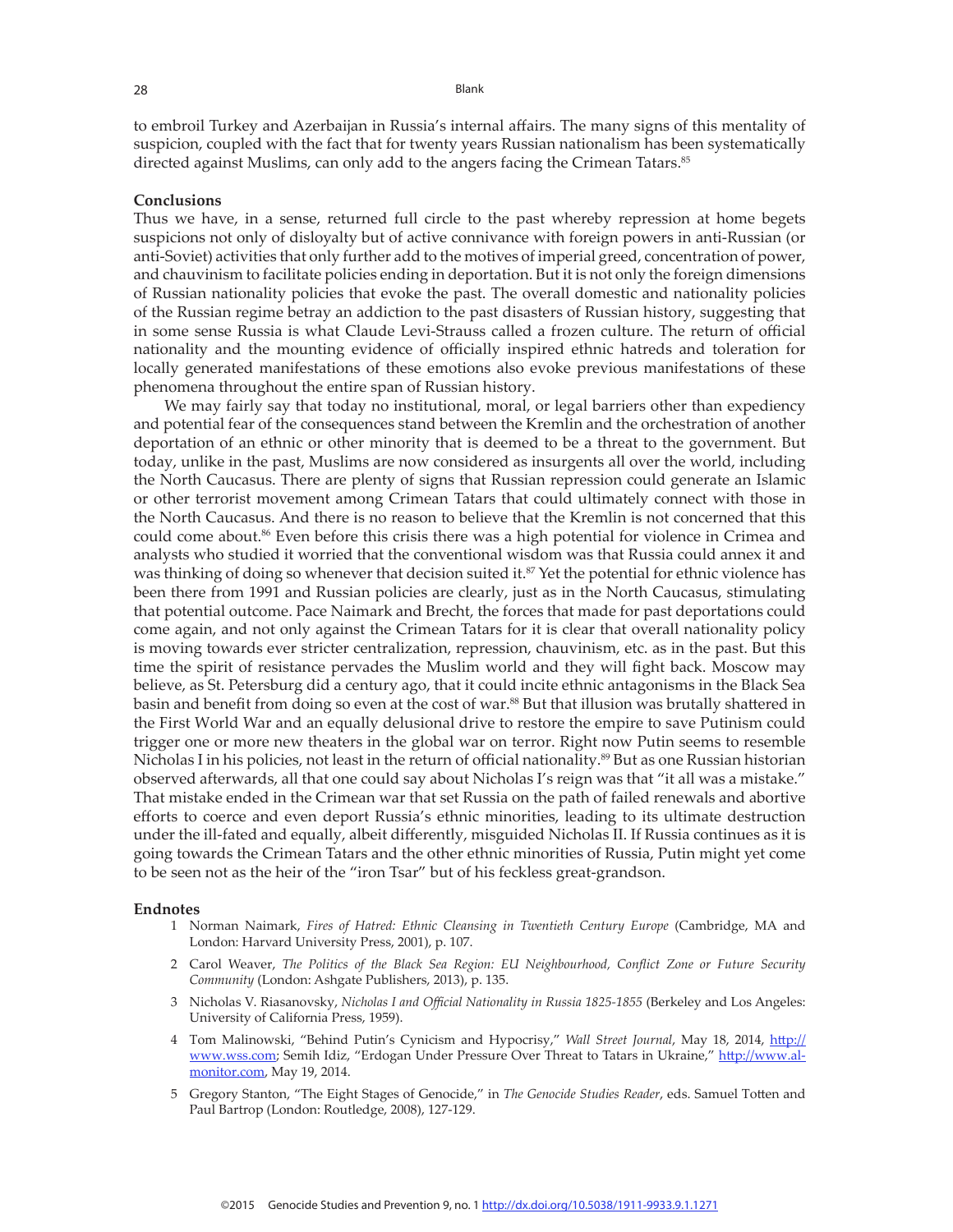- 6 Tom Malinowski, "Behind Putin's Cynicism and Hypocrisy," *Wall Street Journal*, May 18, 2014, http:// www.wss.com; Semih Idiz, "Erdogan Under Pressure Over Threat to Tatars in Ukraine,' http://www.almonitor.com, May 19, 2014
- 7 Norman Naimark, *Stalin's Genocides* (Princeton, NJ: Princeton University Press, 2010); Timothy Snyder, *Bloodlands: Europe Between Hitler and Snyder* (New York: Basic Books, 2010).
- 8 Walter Richmond, *The Circassian Genocide* (New Brunswick: Rutgers University Press, 2013).
- 9 Douglas Irvin-Erickson, "Genocide, The 'Family of Mind,' and The Romantic Signature of Raphael Lemkin," *Journal of Genocide Research* 15, 3 (2014): 273-296. http://dx.doi.org/10.1080/14623528.2013.821222/.

10 Ibid.

- 11 Terry Martin, "The Origins of Soviet Ethnic Cleansing," *Journal of Modern History*, 70, 4 (1998): 815-860. http://dx.doi.org/10.1086/235168.
- 12 Ibid., pp. 813-860
- 13 Ibid., p. 822
- 14 Raphael Lemkin, *Axis Rule in Occupied Europe: Laws of Occupation, Analysis of Government, Proposals for Redress* (Washington, D.C.: Carnegie Endowment for International Peace, 1944), 79.
- 15 Daniel Feierstein, *Genocide as Social Practice: Reorganizing Society under the Nazis and Argentina's Military Juntas*. Douglas Andrew Town, trans. (New Brunswick: Rutgers University Press, 2014).
- 16 Naimark, *Fires of Hatred*, 106-107
- 17 Joshua Kucera, "European Court of Human Rights Rules against Russia for Expulsions of Georgians," Eurasian Insight, July 7, 2014, http://www.eurasianet.org
- 18 On the nature of the state and its resemblances to past Russian states see, Richard Hellie, "The Structure of Russian Imperial History," *History and Theory*, 44, 4 (2005): 88-112; Peter Baker and Susan Glasser, *Kremlin Rising: Vladimir Putin's Russia and the End of Revolution* (New York: Scribner's: 2005), 417; Steven Rosefielde, *Russia in the 21st Century: the Prodigal Superpower* (Cambridge: Cambridge University Press, 2004); Marshall T. Poe, *The Russian Moment in World History* (Princeton, NJ: Princeton University Press, 2003); Stefan Hedlund, *Russian Path Dependence* (London: Routledge, 2005); Emil Pain, "Will Russia Transform Into a Nationalist Empire," *Russia in Global Affairs*, 3, 2 (2005): 71-80; Stephen Kotkin, "It's Gogol Again," Paper Presented as part of the project The Energy Dimension in Russian Global Strategy, James A. Baker III Institute for Public Policy, Rice University, Houston, Texas, United States. These are only a few of the authors who now see the vitality of the Tsarist metaphor as a means of explaining Putin's Russia; Center for Strategic and International Studies (Washington, D.C.: Praeger, 2004) passim; Richard Pipes, *Russia Under the Old Regime* (New York: Scribner's 1975); Stephen Blank, *Rosoboroneksport; Its Place in Russian Defense and Arms Sales Policy* (Carlisle Barracks, PA: Strategic Studies Institute, US Army War College, 2007); Harley Balzer, "Confronting the Global Economy After Communism: Russia and China Compared," Paper Presented to the Annual Convention of the International Studies Association, Honolulu, Hawaii, March 1-5, 2005.
- 19 Douglass C. North, John Joseph Wallis, Barry R. Weingast, *Violence and Social Orders: A Conceptual Framework for Interpreting Recorded Human History* (Cambridge: Cambridge University Press, 2009). http:// dx.doi.org/10.1017/CBO9780511575839.
- 20 Frank Umbach, "Energy: Cheap Russian Gas Deal Undermines Ukraine's Energy Strategy," *Geopolitical Information Service*, February 24, 2014, 2.
- 21 Ibid.; "Gazprom Seeks Access to Crimean Oil and Gas Deposits," March 18, 2014, http://en.ria.ru/ russia/20140319/188548112/Gazprom-Seeks-Access-to-Crimean-Oil-and-Gas-Deposits.html
- 22 Daron Acemoglu and James A. Robinson, *Why Nations Fail: The Origins of Power, Prosperity, and Poverty* (New York Crown Business Books, 2012).
- 23 Alexander Etkind, *Internal Colonization: Russia's Imperial Experience* (London: Polity Press, 2011).
- 24 Maurice Friedberg, *Russian Culture in the 1980s, Significant Issues Series* (Washington, D.C.: Center for Strategic and International Studies, 1985).
- 25 Pierre Hassner, "Russia's Transition to Autocracy," *Journal of Democracy* 19, 2 (2008), 7.
- 26 Ibid., 9-10
- 27 Alexander J. Motyl, "Surviving Russia's Drift Towards Fascism," *Kyiv Post*, January 17, 2008; Alexander J. Motyl, "Inside Track: Is Putin's Russia Fascist,?" *The National Interest*, December 3, 2007, http://www. nationalinterest.org; Victor Yasmann, "Russia: Putin's Plan To Become 'Father of a New Country,'" Radio Liberty Radio Free Europe Features, December 20, 2007; Stephen Blank, "Russia's Lurch Toward Fascism," http://www.huffingtonpost.com/stephen-blank/russias-lurch-toward-fasc\_b\_5169230.html, April 18, 2014.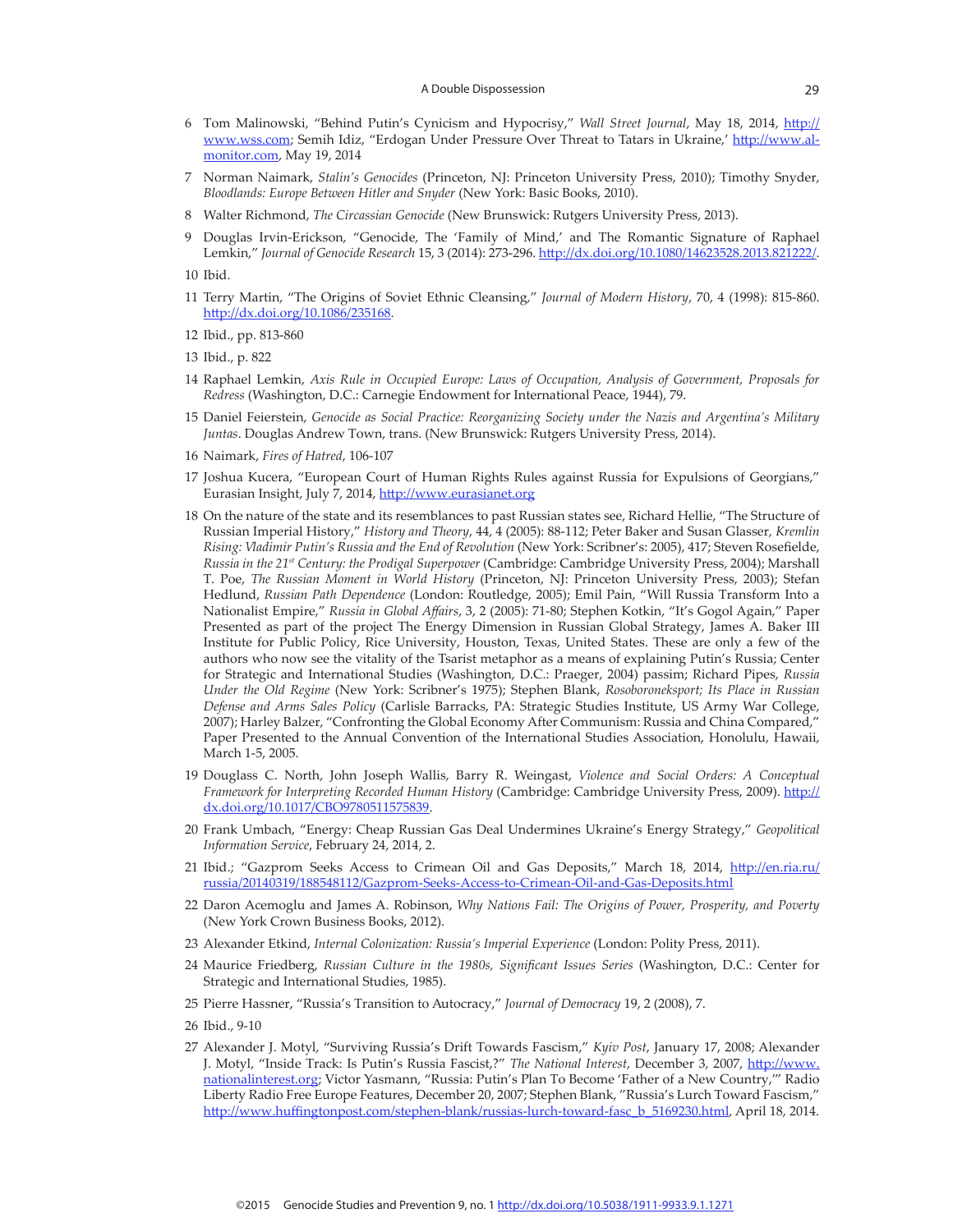28 Alexander J. Motyl, "Inside Track: Is Putin's Russia Fascist?" *The National Interest*, December 3, 2007, http:// www.nationalinterest.org.

- 30 Schumpeter's quote is from the 1947 edition of his famous work, *Capitalism, Socialism, and Democracy* and is quoted in Marcel H. Van Herpen, *Putin's Wars: The Rise of Russia's New Imperialism* (Lanham and Boulder: Rowman and Littlefield, 2014), 41.
- 31 Aurélie Campana, "Sürgün: The Crimean Tatars' Deportation and Exile," Online Encyclopedia of Mass Violence, [online], published on 16 June 2008, accessed 31 January 2015, URL: http://www.massviolence. org/Surgun-The-Crimean-Tatars-deportation-and-exile, ISSN 1961-9898.
- 32 Norman Naimark, *Fires of Hatred*, 105.
- 33 "Address by President of the Russian Federation," March 18, 2014, http://eng.kremlin.ru/transcripts/6889.
- 34 "Address by President of the Russian Federation," March 18, 2014, http://eng.kremlin.ru/transcripts/6889.
- 35 Federal'nyi Zakon Rossiiskoi Federatsii Ot 28 Dekabria 2013 God N433-03 "O Vnesenii Izmeneniia v Uglovnyi Kodeks Rossiiskoi Federatsii," *Rossiyskaya Gazeta*, December 30, 2013, http://www.rg.ru/ printable/2013/12/30/uk-izm-dok; "Speech at Gala Concert To Mark the 69th Anniversary of Victory In the Great Patriotic War and 70th Anniversary Of the Liberation of Sevastopol From Nazis, http://www. kremlin.ru, May 9, 2014, http://eng.kremlin.ru/transcripts/7159.
- 36 Federal'nyi Zakon.
- 37 Harris Mylonas, *The Politics of Nation-Building: Making Co-Nationals, Refugees, and Minorities* (Cambridge: Cambridge University Press, 2012); Michael A. Reynolds, *Shattering Empires: The Clash and Collapse of the Ottoman and Russian Empires, 1908-1918* (Cambridge: Cambridge University Press, 2011).
- 38 Ahto Lobjaskas, "Eastern Partnership—The EU's Accidental Sphere of Influence," Radio Free Europe Radio Liberty, May 7, 2009, http://www.rferl.org
- 39 Matthew Sussex, ed., Conflict in the Former USSR (Cambridge, Cambridge University Press, 2012); Emil Souleimanov, Understanding Ethnopolitical Conflict; Karabakh, South Ossetia, and Abkhazia Wars Reconsidered, "Foreword," Stephen Blank (New York: Palgrave Macmillan, 2013).
- 40 Mary Kaldor, *New & Old Wars: Organized Violence in a Global Era* (Stanford: Stanford University Press, 1999).
- 41 Martin, p. 829; Reynolds, passim.
- 42 Martin, p. 829.
- 43 Reynolds; Martin, pp. 813-60; Mylonas.
- 44 "Interview with Sergei Rogov by Vadim Solovyev," Moscow, *Nezavisimaya Gazeta Online, in Russia*, April 2, 2009, FBIS SOV, April 2, 2009.
- 45 Elizabeth Wishnick, "The Securitization of Chinese Migration to the Russian Far East: Rhetoric and Reality," Paper Presented at the Annual Meeting of the International Studies Association, Hilton Hawaiian Village, Honolulu, Hawaii, March 2005; Kristian Atland and Kristin Van Bruusgaard, "When Security Speech Acts Misfire: Russia and the Elektron Incident," *Security Dialogue*, 40, 3 (2009): 335-336.
- 46 Edwin Bacon and Bettina Renz with Julian Cooper, Securitizing Russia: The Domestic Politics of Russia (Manchester: Manchester University Press, 2006), 10-11.
- 47 Kristian Atland and Torbjorn Pedersen, "The Svalbard Archipelago in Russian Security Policy: Overcoming the Legacy of Fear—Or Reproducing It?" *European Security*, 17, 2-3 (2008): 230-231.
- 48 Martin, pp. 813-60; Reynolds, 261-262.
- 49 Ibid., Naimark, Fires of Hatred, 103-104.
- 50 Mylonas, p. 5.
- 51 Ibid., p. 8.
- 52 Ibid., p. 21.
- 53 Ibid, p. 42.
- 54 Kyiv. 5 Kanal TV, in Ukrainian Open Source Center Foreign Broadcast Information Service, Central Eurasia, (Henceforth FBIS SOV), July 5, 2014.
- 55 Graham, Stack, "Crimean Tatar Head Threatens Partisan Movement If Russia Annexes," *Business New Europe*, March 11, 2014, http://www.bne.eu/story/5848.
- 56 Maribek Vatchagaev, "Controversy Emerges Inside Russia Over Chechen Film Depicting 1944 Deportations," *Eurasia Daily Monitor*, June 20, 2014.
- 57 Moscow, Gazeta.ru, in Russian, May 19, 2014, FBIS SOV, May 22, 2014.
- 58 "Putin Promises to Consider Rehabilitation of Crimean Tatars," http://www.breitbart.com, April 2, 2014, http:// www.breitbart.com/Big-Peace/2014/04/02/Putin-Promises-to-Consider-Rehabilitation-of-Crimean-Tatars.

<sup>29</sup> Ibid.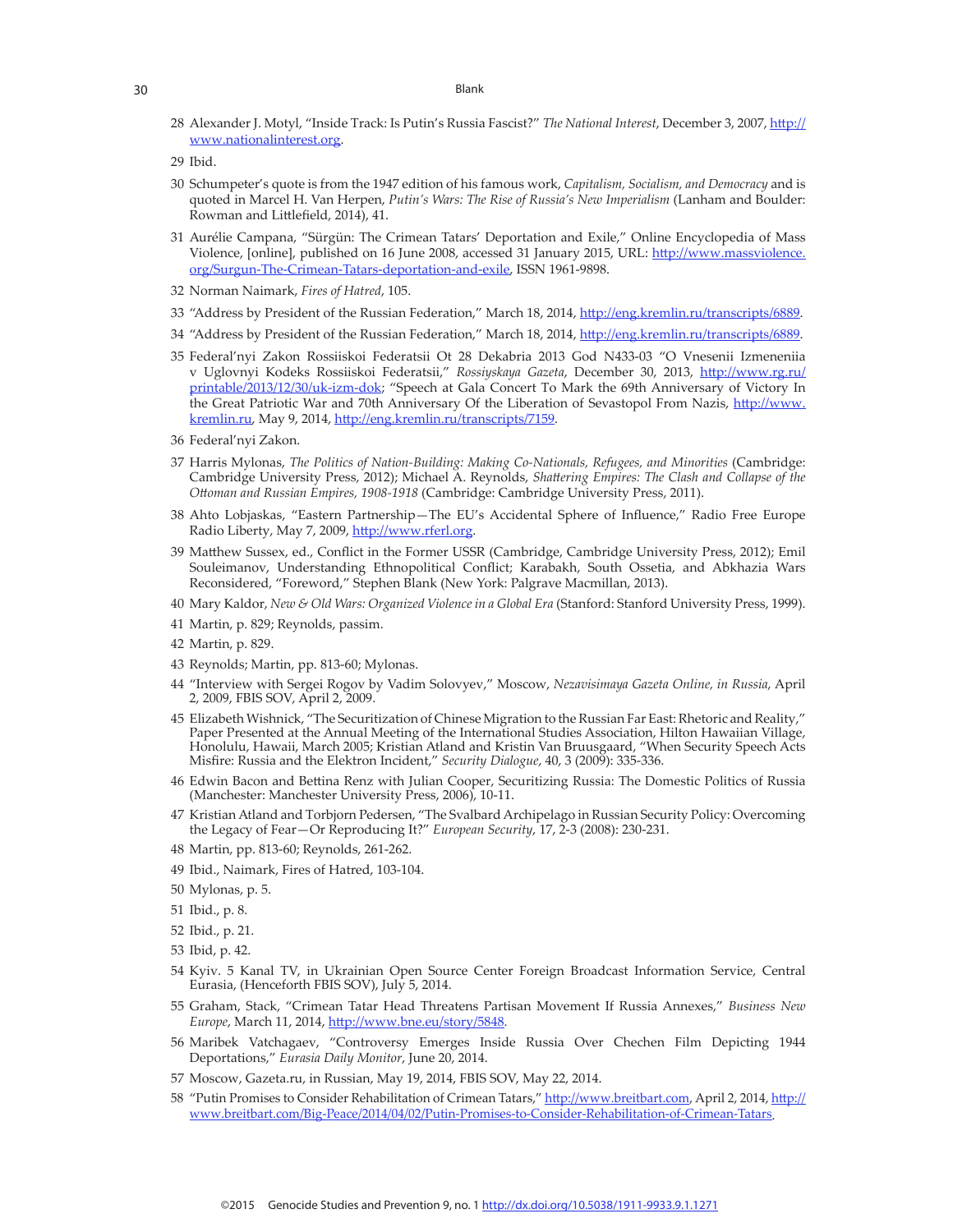- 59 Ibid; "Russia: Strategy to Deal With Crimean Tatars Marginalizes Group, Backs New Leaders," Open Source Center, Analysis, May 30, 2014.
- 60 Oxana Shevel, "To Strengthen Claims On Crimea, Russia and Ukraine Woo Crimean Tatars," *The Washington Post*, March 25, 2014, http://www.washingtonpost.com/blogs/monkey-cage/wp/2014/03/25/to-strengthenclaims-on-crimea-russia-and-ukraine-woo-crimean-tatars/. Refat Chubarov's statement to boycott the referendum can be found at the following site: http://crimea24.info/2014/03/06/krymskie-tatary-prinyalireshenie-bojjkotirovat-referendum-separatistov/; The declaration adopted by the Crimean parliament on March 11th can be found at the following site: http://news.allcrimea.net/news/2014/3/11/parlament-krymaprinyal-postanovlenie-o-garantiyah-vosstanovleniya-prav-krymskotatarskogo-naroda-7158/.
- 61 "Russia: Strategy to Deal With Crimean Tatars Marginalizes Group, Backs New Leaders."
- 62 Ibid.
- 63 Ibid.
- 64 Ibid.
- 65 Idil P. Izmirli, "Crimean and Russian Authorities Ban Leader of Crimean Tatars Fpm His Homeland," *Eurasia Daily Monitor*, April 28, 2014; Idil P. Izmirli, "Mustafa Cemilev's Personality Inspires Crimean Tatars to Resist Harassment From Russian Authorities," *Eurasia Daily Monitor*, May 9, 2014;" "Russia to Crimean Tatars: You're Either With Us, Or Against Us," *Eurasia Insight*, May 6, 2014, http://www.eurasianet.org.
- 66 Paul Goble, "Window on Eurasia: Crimean Muftiate Speaks Out As Russian Occupiers Ignore Crimean Tatars," June 12, 2014.
- 67 Paul Goble, "Window on Eurasia: Moscow Trying to Force Crimean MSD to Break With Crimean Tatars," May 22, 2014.
- 68 Paul Goble, Window on Eurasia: "FSB Preparing to close Muslim Institutions in Occupied Crimea, Silantyev Says," June 30, 2014.
- 69 Moscow, RIA Novosti, In Russian, July 6, 2014, FBIS SOV, July 6, 2014; Paul Goble, Window on Eurasia: "Russian Occupiers Block Another Crimean Tatar Leader From Returning to His Homeland," July 6, 2014; "Russia Bars Second Tatar Leader From Entering Crimea," Radio Free Europe Radio Liberty, July 7, 2014.
- 70 Denis Dyomkin and Alexander Winning, "Crimean Tatars Condemn Ban on Rally to Mark Stalin's Persecution," Reuters, May 16, 2014, http://www.reuters.com/article/2014/05/16/us-ukraine-crisis-crimeatatars-idUSBREA4F0LS20140516.
- 71 Alec Luhn, "Vladimir Putin Tells the Crimea's Tatars Their Future Lies With Russia," The Guardian, May 16, 2014, http://www.theguardian.com.
- 72 Eric Lohr, "Russia and the Crimean Tatars: the Burden of History," Religion & Politics, May 28, 2014, http://relionandpolitics.org.
- 73 "Crimean Tatars Will Have to Vacate Land-Official," RIA Novosti, March 19, 2014, http://www.en.ria.ru.
- 74 Paul Goble, Window on Eurasia: "Moscow Preparing to Seize Land in Crimea For 'State Needs" as It Did In Sochi," June 14, 2014.
- 75 Human Rights in Ukraine, Information Website of the Kharkov Human rights Protection Group, "Moscow's Special Economic zone' Could Dispossess Crimeans," http://www.khpg.org, June 11, 2014.
- 76 Open Source Center Media Aid, Crimean Tatar Media Outlets Under Political Financial Pressure, July 7, 2014.
- 77 Halya Coynash, "Crimean Tatar Leader Arrested In New Wave of Repression," Human Rights in Ukraine, http://www.khpg.org/en/index.php?id=1422581395, January 30, 2015.
- 78 Michael Birnbaum, "Crimean Tatars Say Russian Annexation Has Brought Fear and Repression All Over Again," Washington Post, November 30, 2014, http://www.washingtonpost.com/world/europe/crimeantatars-say-russian-annexation-has-brought-fear-and-repression-all-over-again/2014/11/28/c2a3bcea-73ed-11e4-95a8-fe0b46e8751a\_story.html.
- 79 "Trial In Russia Imminent of Mustafa Dzhemiliev's Hostage Son," http://www.khpg.org/en/index. php?id=1422476041, January 30, 2015.
- 80 "Krmskie Tatary Upovayut na Aliyeva i Erdogana," http://www.haqqin.az, July 4, 2014.
- 81 Ankara, Anadolu Agency Online, in English, June 13, 2014, FBIS SOV, June 13, 2014; Giorgi Lomsadze, "Crimean Tatars Ask Azerbaijan's Ilham Aliyev For Help," Eurasia Insight, March 10, 2014, http://www. eurasianet.org.
- 82 Marina Koren, "Why Turkey Is Getting Involved in Ukraine," http://www.naitonaljournal.com, March 10, 2014.